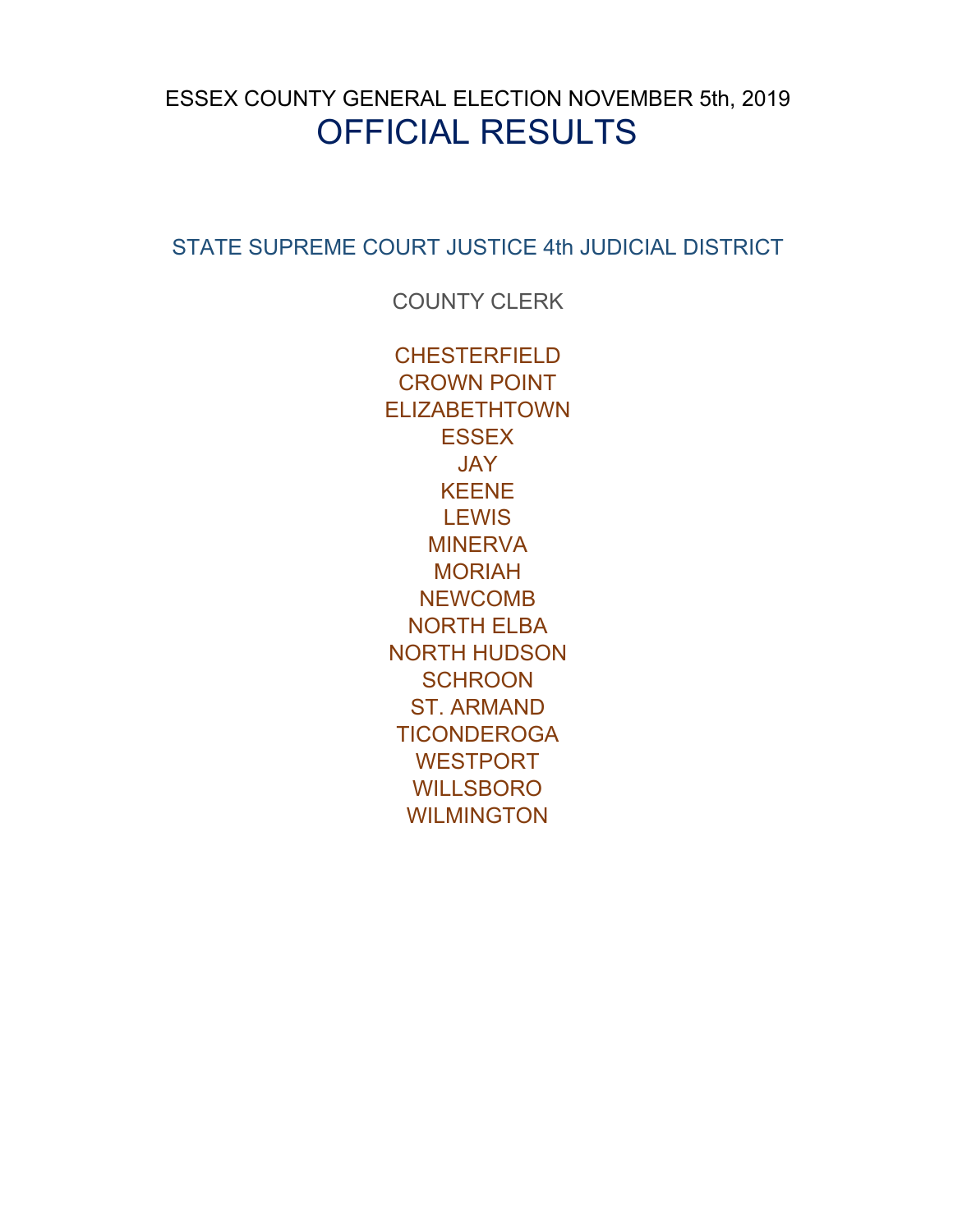#### <span id="page-1-0"></span>**STATE SUPREME COURT JUSTICE [Return to Switchboard](#page-0-0) Return to Switchboard**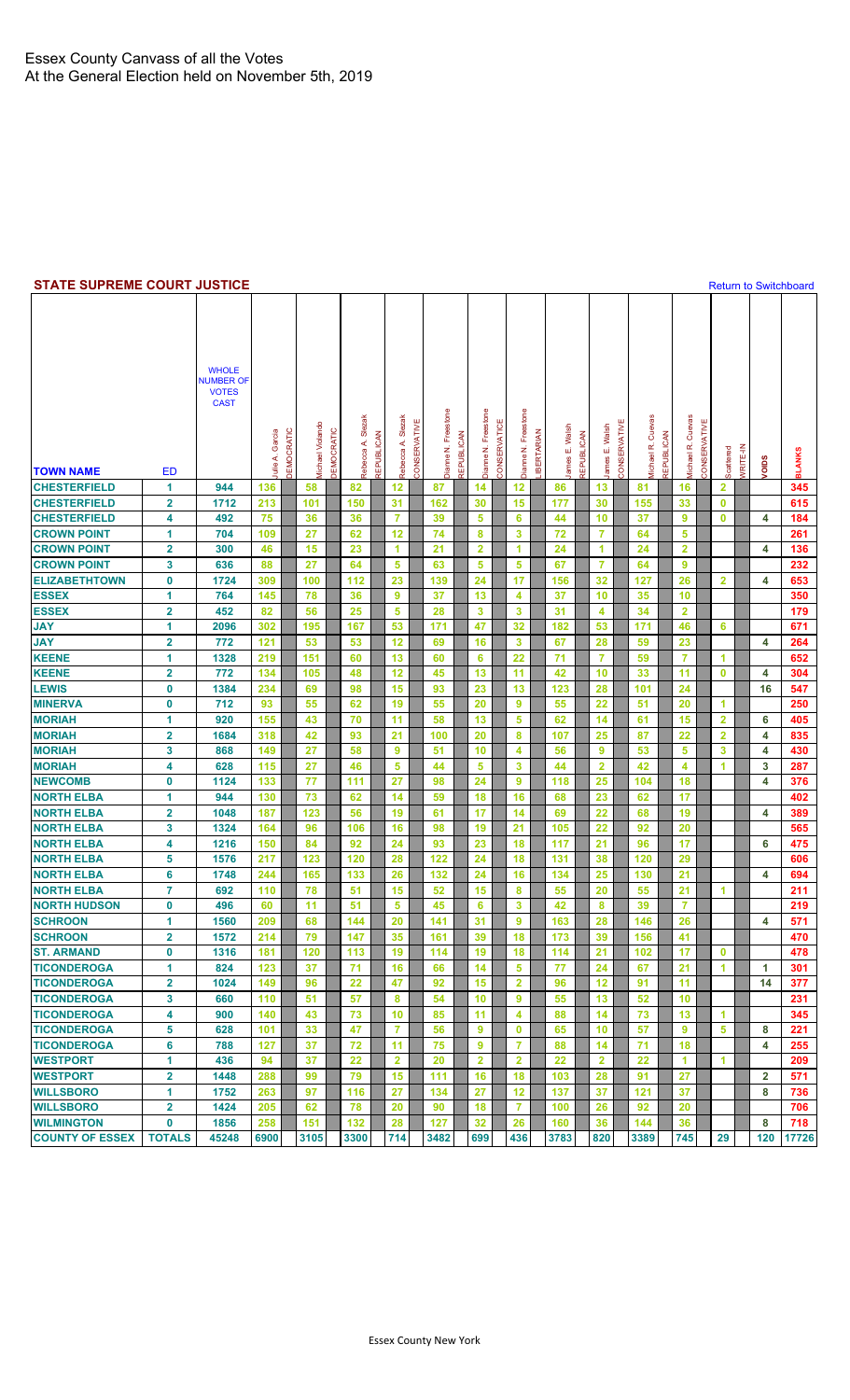<span id="page-2-0"></span>

| <b>COUNTY CLERK</b>                         |                         |                                                                 |                     |            |                     |              |              |               |              |          | <b>Return to Switchboard</b> |               |
|---------------------------------------------|-------------------------|-----------------------------------------------------------------|---------------------|------------|---------------------|--------------|--------------|---------------|--------------|----------|------------------------------|---------------|
| <b>TOWN NAME</b>                            | <b>ED</b>               | <b>WHOLE</b><br><b>NUMBER OF</b><br><b>VOTES</b><br><b>CAST</b> | Joseph A. Provoncha | REPUBLICAN | Joseph A. Provoncha | CONSERVATIVE | Kari Ratliff | TIME 4 CHANGE | Scattered    | WRITE-IN | VOIDS                        | <b>BLANKS</b> |
| <b>CHESTERFIELD</b>                         | 1                       | 236                                                             | 124                 |            | 20                  |              | 42           |               |              |          |                              | 50            |
| <b>CHESTERFIELD</b>                         | $\overline{2}$          | 428                                                             | 214                 |            | 35                  |              | 79           |               |              |          |                              | 100           |
| <b>CHESTERFIELD</b>                         | 4                       | 123                                                             | 64                  |            | 6                   |              | 23           |               |              |          |                              | 30            |
| <b>CROWN POINT</b>                          | 1                       | 176                                                             | 118                 |            | 12                  |              | 27           |               |              |          |                              | 19            |
| <b>CROWN POINT</b>                          | $\overline{\mathbf{2}}$ | 75                                                              | 49                  |            | 4                   |              | 15           |               |              |          |                              | 7             |
| <b>CROWN POINT</b>                          | 3                       | 159                                                             | 111                 |            | 12                  |              | 20           |               |              |          |                              | 16            |
| <b>ELIZABETHTOWN</b>                        | $\bf{0}$                | 431                                                             | 232                 |            | 31                  |              | 153          |               | 0            |          |                              | 15            |
| <b>ESSEX</b>                                | 1                       | 191                                                             | 61                  |            | 13                  |              | 85           |               |              |          |                              | 32            |
| <b>ESSEX</b>                                | $\overline{\mathbf{2}}$ | 113                                                             | 46                  |            | 4                   |              | 46           |               |              |          |                              | 17            |
| <b>JAY</b>                                  | 1                       | 524                                                             | 207                 |            | 41                  |              | 183          |               |              |          | 1                            | 92            |
| <b>JAY</b>                                  | $\overline{\mathbf{2}}$ | 193                                                             | 71                  |            | 22                  |              | 76           |               |              |          |                              | 24            |
| <b>KEENE</b>                                | 1                       |                                                                 |                     |            |                     |              |              |               |              |          |                              |               |
|                                             |                         | 332                                                             | 135                 |            | 12                  |              | 114          |               |              |          |                              | 71            |
| <b>KEENE</b>                                | $\overline{2}$          | 193                                                             | 67                  |            | 10                  |              | 85           |               |              |          |                              | 31            |
| <b>LEWIS</b>                                | $\bf{0}$                | 346                                                             | 170                 |            | 26                  |              | 139          |               |              |          | 3                            | 8             |
| <b>MINERVA</b>                              | 0                       | 178                                                             | 99                  |            | 21                  |              | 29           |               |              |          | 3                            | 26            |
| <b>MORIAH</b>                               | 1                       | 230                                                             | 114                 |            | 13                  |              | 74           |               |              |          | 1                            | 28            |
| <b>MORIAH</b>                               | $\overline{\mathbf{2}}$ | 421                                                             | 220                 |            | 22                  |              | 135          |               |              |          |                              | 44            |
| <b>MORIAH</b>                               | 3                       | 217                                                             | 121                 |            | 18                  |              | 61           |               |              |          | $\overline{2}$               | 15            |
| <b>MORIAH</b>                               | 4                       | 157                                                             | 80                  |            | 8                   |              | 52           |               |              |          | 1                            | 16            |
| <b>NEWCOMB</b>                              | 0                       | 281                                                             | 167                 |            | 36                  |              | 21           |               |              |          |                              | 57            |
| <b>NORTH ELBA</b>                           | 1                       | 236                                                             | 88                  |            | 17                  |              | 68           |               |              |          |                              | 63            |
| <b>NORTH ELBA</b>                           | $\overline{\mathbf{2}}$ | 262                                                             | 95                  |            | 23                  |              | 52           |               |              |          |                              | 92            |
| <b>NORTH ELBA</b>                           | 3                       | 331                                                             | 145                 |            | 23                  |              | 81           |               |              |          |                              | 82            |
| <b>NORTH ELBA</b>                           | 4                       | 304                                                             | 135                 |            | 31                  |              | 61           |               |              |          | 1                            | 76            |
| <b>NORTH ELBA</b>                           | 5                       | 394                                                             | 179                 |            | 28                  |              | 84           |               |              |          |                              | 103           |
| <b>NORTH ELBA</b>                           | 6                       | 437                                                             | 198                 |            | 36                  |              | 88           |               | 1            |          |                              | 114           |
| <b>NORTH ELBA</b>                           | $\overline{7}$          | 173                                                             | 74                  |            | 23                  |              | 32           |               |              |          |                              | 44            |
| <b>NORTH HUDSON</b>                         | $\bf{0}$                | 124                                                             | 90                  |            | 13                  |              | 16           |               |              |          |                              | 5             |
| <b>SCHROON</b>                              | 1                       | 390                                                             | 280                 |            | 52                  |              | 35           |               |              |          |                              | 23            |
| <b>SCHROON</b>                              | $\mathbf{2}$            | 393                                                             | 280                 |            | 56                  |              | 35           |               |              |          |                              | 22            |
| <b>ST. ARMAND</b>                           | 0                       | 329                                                             | 158                 |            | 25                  |              | 72           |               |              |          | 1                            | 73            |
| <b>TICONDEROGA</b>                          | 1                       | 206                                                             | 126                 |            | 20                  |              | 39           |               |              |          | $\mathbf{2}$                 | 19            |
| <b>TICONDEROGA</b>                          | $\overline{2}$          | 256                                                             | 175                 |            | 20                  |              | 35           |               | 1            |          | 3                            | 22            |
| <b>TICONDEROGA</b>                          | 3                       | 165                                                             | 100                 |            | $12 \,$             |              | 34           |               |              |          | 1                            | 18            |
| <b>TICONDEROGA</b>                          | 4                       | 225                                                             | 137                 |            | 20                  |              | 50           |               |              |          |                              | 18            |
| <b>TICONDEROGA</b>                          | 5                       | 157                                                             | 86                  |            | 14                  |              | 33           |               | $\mathbf{2}$ |          | 1                            | 21            |
| <b>TICONDEROGA</b>                          | 6                       | 197                                                             | 122                 |            | 18                  |              | 39           |               |              |          | 1                            | 17            |
| <b>WESTPORT</b>                             | 1                       | 109                                                             | 33                  |            | 3                   |              | 66           |               |              |          |                              | 7             |
| <b>WESTPORT</b>                             | $\overline{\mathbf{2}}$ | 362                                                             | 105                 |            | 20                  |              | 214          |               |              |          | 1                            | 22            |
| <b>WILLSBORO</b>                            | 1                       |                                                                 |                     |            |                     |              |              |               |              |          | $\overline{2}$               |               |
|                                             |                         | 438                                                             | 184                 |            | 44                  |              | 144          |               |              |          |                              | 64            |
| <b>WILLSBORO</b>                            | $\overline{2}$          | 356                                                             | 126                 |            | 19                  |              | 136          |               |              |          | 3<br>3                       | 72<br>114     |
| <b>WILMINGTON</b><br><b>COUNTY OF ESSEX</b> | 0<br><b>TOTALS</b>      | 464<br>11312                                                    | 220                 |            | 41<br>924           |              | 86<br>2959   |               | 4            |          | 30                           | 1789          |
|                                             |                         |                                                                 | 5606                |            |                     |              |              |               |              |          |                              |               |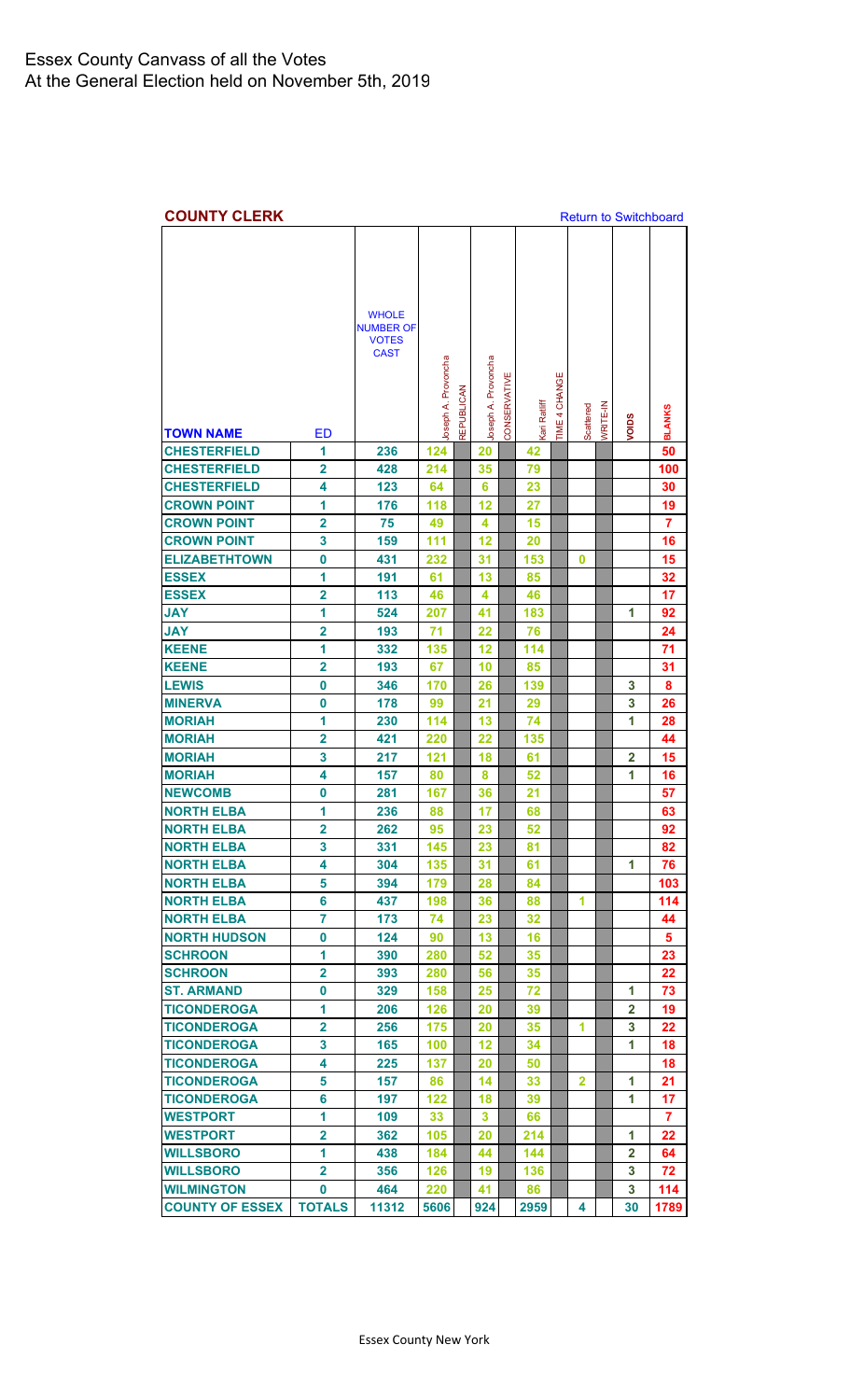### <span id="page-3-0"></span>**Essex County - Town of CHESTERFIELD**

[Return to Switchboard](#page-0-0)

| <b>SUPERVISOR</b>                           | 1st District   | 2nd District    | 3rd District | 4th District | 5th District | 6th District | <b>Total all Districts</b> |  |
|---------------------------------------------|----------------|-----------------|--------------|--------------|--------------|--------------|----------------------------|--|
| <b>Russell L. Blaise (Dem)</b>              | 87             | 181             |              | 50           |              |              | 318                        |  |
| <b>Russell L. Blaise (Independent)</b>      | 8              | 11              |              | 5            |              |              | 24                         |  |
| <b>Clayton J. Barber (Rep)</b>              | 109            | 177             |              | 57           |              |              | 343                        |  |
| <b>Clayton J. Barber (Independent)</b>      | 9              | 8               |              | $\mathbf{1}$ |              |              | 18                         |  |
| <b>Terry Gordon (Libertarian)</b>           | 18             | 47              |              | 10           |              |              | 75                         |  |
|                                             |                |                 |              |              |              |              | 0                          |  |
|                                             |                |                 |              |              |              |              | $\mathbf 0$                |  |
|                                             |                |                 |              |              |              |              | $\mathbf 0$                |  |
| <b>Blank</b>                                | 4              | 3               |              |              |              |              | 7                          |  |
| Void                                        | 1              | 1               |              |              |              |              | 2                          |  |
| <b>Total Votes Cast For This Office</b>     | 236            | 428             | $\mathbf 0$  | 123          | $\mathbf 0$  | 0            | 787                        |  |
|                                             |                |                 |              |              |              |              |                            |  |
| <b>TOWN CLERK/TAX COLLECTOR</b>             | 1st District   | 2nd District    | 3rd District | 4th District | 5th District | 6th District | <b>Total all Districts</b> |  |
| <b>Bruce L. Bourgeois, Jr (Dem)</b>         | 156            | 297             |              | 92           |              |              | 545                        |  |
| <b>Bruce L. Bourgeois, Jr (Independent)</b> | 33             | 44              |              | 8            |              |              | 85                         |  |
|                                             |                |                 |              |              |              |              | $\mathbf{0}$               |  |
|                                             |                |                 |              |              |              |              | 0                          |  |
|                                             |                |                 |              |              |              |              | 0                          |  |
|                                             |                |                 |              |              |              |              | $\mathbf 0$                |  |
|                                             |                |                 |              |              |              |              | 0                          |  |
|                                             |                |                 |              |              |              |              | $\mathbf{0}$               |  |
| <b>Blank</b>                                | 47             | 87              |              | 23           |              |              | 157                        |  |
| Void                                        |                |                 |              |              |              |              | $\mathbf{0}$               |  |
| <b>Total Votes Cast For This Office</b>     | 236            | 428             | $\pmb{0}$    | 123          | 0            | $\mathbf 0$  | 787                        |  |
|                                             |                |                 |              |              |              |              |                            |  |
| <b>COUNCILMEN(FULL TERM)</b>                | 1st District   | 2nd District    | 3rd District | 4th District | 5th District | 6th District | <b>Total all Districts</b> |  |
| <b>Patrick W. Mitchell (Dem)</b>            | 130            | 205             |              | 65           |              |              | 400                        |  |
| <b>Paul J. Wisher (Rep)</b>                 | 105            | 212             |              | 51           |              |              | 368                        |  |
| <b>Paul J. Wisher (Independent)</b>         | 3              | 12 <sub>2</sub> |              | 5            |              |              | 20                         |  |
| <b>David Gload (Rep)</b>                    | 148            | 274             |              | 72           |              |              | 494                        |  |
| <b>David Gload (Independent)</b>            | $\overline{7}$ | 13              |              | 6            |              |              | 26                         |  |
| <b>Write-In Ian Ater</b>                    | $\mathbf{1}$   |                 |              |              |              |              | 1                          |  |
|                                             |                |                 |              |              |              |              | $\mathbf 0$                |  |
|                                             |                |                 |              |              |              |              | $\mathbf 0$                |  |
| <b>Blank</b>                                | 78             | 138             |              | 47           |              |              | 263                        |  |
| Void                                        |                | 2               |              |              |              |              | $\mathbf{2}$               |  |
| <b>Total Votes Cast For This Office</b>     | 472            | 856             | $\mathbf 0$  | 246          | 0            | $\mathbf 0$  | 1574                       |  |
|                                             |                |                 |              |              |              |              |                            |  |
| <b>SUPT. Of HIGHWAYS</b>                    | 1st District   | 2nd District    | 3rd District | 4th District | 5th District | 6th District | <b>Total all Districts</b> |  |
| <b>John Jay Champine, Jr (Rep)</b>          | 184            | 320             |              | 93           |              |              | 597                        |  |
| <b>John Jay Champine, Jr (Independent)</b>  | 10             | 24              |              | 8            |              |              | 42                         |  |
| <b>Write-In Philip Pray</b>                 | $\mathbf{1}$   |                 |              |              |              |              | 1                          |  |
|                                             |                |                 |              |              |              |              | 0                          |  |
|                                             |                |                 |              |              |              |              | $\mathbf 0$                |  |
|                                             |                |                 |              |              |              |              | $\mathbf 0$                |  |
|                                             |                |                 |              |              |              |              | $\mathbf 0$                |  |
|                                             |                |                 |              |              |              |              | $\mathbf{0}$               |  |
| <b>Blank</b>                                | 41             | 84              |              | 22           |              |              | 147                        |  |
| Void                                        |                |                 |              |              |              |              | $\mathbf{0}$               |  |
| <b>Total Votes Cast For This Office</b>     | 236            | 428             | $\pmb{0}$    | 123          | 0            | $\pmb{0}$    | 787                        |  |
|                                             |                |                 |              |              |              |              |                            |  |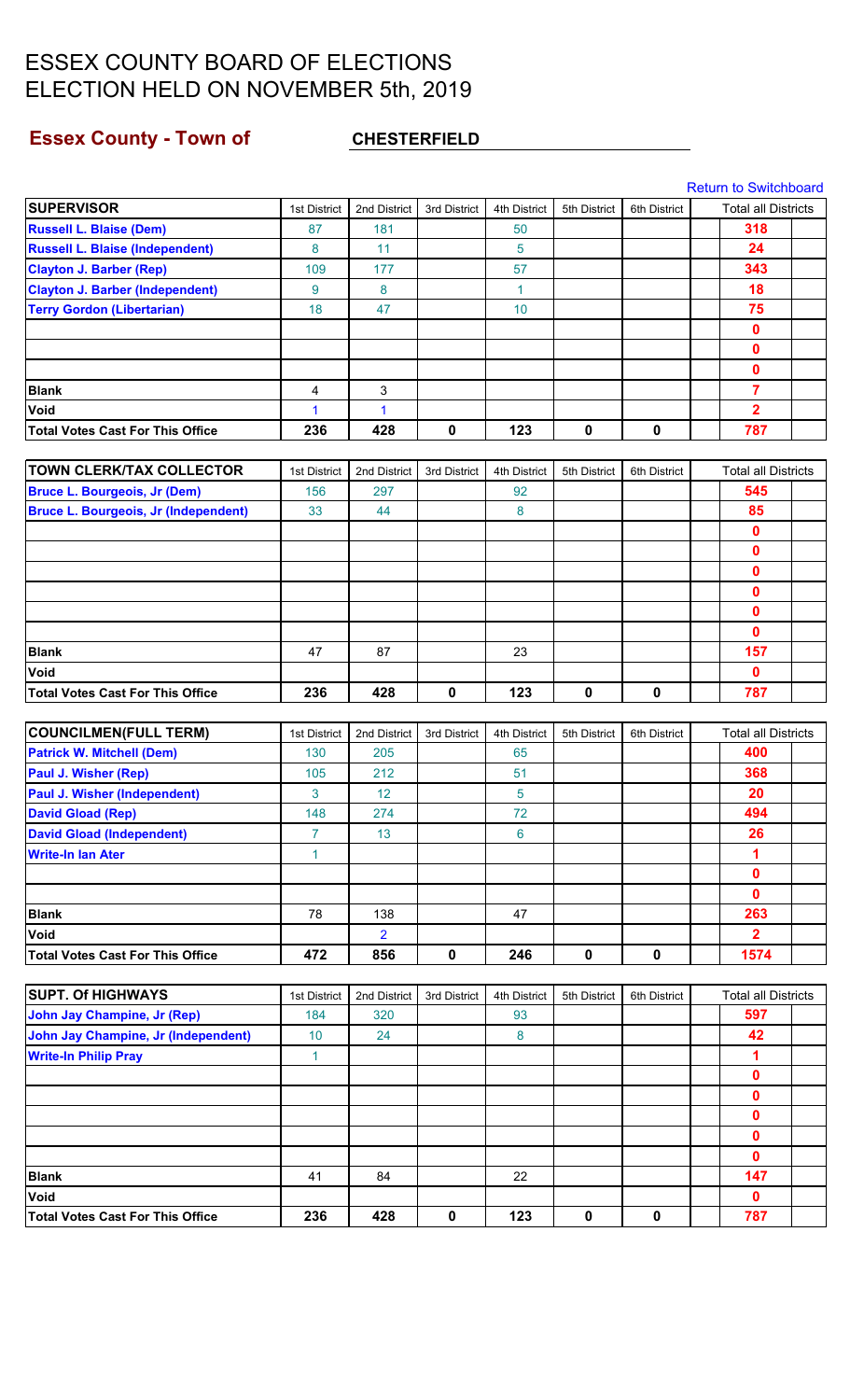### <span id="page-4-0"></span>ESSEX COUNTY BOARD OF ELECTIONS ELECTION HELD ON NOVEMBER 5th, 2019<br>Essex County - Town of CROWN POINT **Essex County - Town of**

|                                         |              |              |              |              |              |              | <b>Return to Switchboard</b> |  |
|-----------------------------------------|--------------|--------------|--------------|--------------|--------------|--------------|------------------------------|--|
| <b>SUPERVISOR</b>                       | 1st District | 2nd District | 3rd District | 4th District | 5th District | 6th District | <b>Total all Districts</b>   |  |
| <b>Charles Harrington (Rep)</b>         | 146          | 55           | 134          |              |              |              | 335                          |  |
| <b>Write-In Bob Patnode</b>             | $\mathbf{1}$ |              |              |              |              |              | 1                            |  |
| <b>Write-In Irene Benoit</b>            |              | 1            |              |              |              |              | 1                            |  |
|                                         |              |              |              |              |              |              | $\mathbf{0}$                 |  |
|                                         |              |              |              |              |              |              | 0                            |  |
|                                         |              |              |              |              |              |              | 0                            |  |
|                                         |              |              |              |              |              |              | $\mathbf 0$                  |  |
|                                         |              |              |              |              |              |              | 0                            |  |
| <b>Blank</b>                            | 29           | 19           | 25           |              |              |              | 73                           |  |
| Void                                    |              |              |              |              |              |              | $\mathbf{0}$                 |  |
| <b>Total Votes Cast For This Office</b> | 176          | 75           | 159          | 0            | 0            | 0            | 410                          |  |
|                                         |              |              |              |              |              |              |                              |  |
| <b>TOWN CLERK/TAX COLLECTOR</b>         | 1st District | 2nd District | 3rd District | 4th District | 5th District | 6th District | <b>Total all Districts</b>   |  |
| <b>Linda L. Woods (Rep)</b>             | 153          | 60           | 139          |              |              |              | 352                          |  |
|                                         |              |              |              |              |              |              | $\mathbf{0}$                 |  |
|                                         |              |              |              |              |              |              | 0                            |  |
|                                         |              |              |              |              |              |              | $\mathbf 0$                  |  |
|                                         |              |              |              |              |              |              | 0                            |  |
|                                         |              |              |              |              |              |              | $\mathbf{0}$                 |  |
|                                         |              |              |              |              |              |              | 0                            |  |
|                                         |              |              |              |              |              |              | $\bf{0}$                     |  |
| <b>Blank</b>                            | 23           | 14           | 20           |              |              |              | 57                           |  |
| Void                                    |              | 1            |              |              |              |              | 1                            |  |
| <b>Total Votes Cast For This Office</b> | 176          | 75           | 159          | $\mathbf 0$  | 0            | 0            | 410                          |  |
| <b>TOWN JUSTICE(FULL TERM)</b>          | 1st District | 2nd District | 3rd District | 4th District | 5th District | 6th District | <b>Total all Districts</b>   |  |
| <b>Arthur S. Miclette (Rep)</b>         | 138          | 54           | 126          |              |              |              | 318                          |  |
| <b>Write-In Marge Cross</b>             | $\mathbf{1}$ |              |              |              |              |              | 1                            |  |
| <b>Write-In Albert Towne</b>            |              | 1            |              |              |              |              | 1                            |  |
| <b>Write-In Marjorie Hurlburt</b>       |              |              | $\mathbf{1}$ |              |              |              | 1                            |  |
|                                         |              |              |              |              |              |              | 0                            |  |
|                                         |              |              |              |              |              |              |                              |  |
|                                         |              |              |              |              |              |              | U<br>$\mathbf 0$             |  |
|                                         |              |              |              |              |              |              | $\mathbf 0$                  |  |
| <b>Blank</b>                            | 37           | 20           | 32           |              |              |              | 89                           |  |
| Void                                    |              |              |              |              |              |              | $\mathbf 0$                  |  |
| <b>Total Votes Cast For This Office</b> | 176          | 75           | 159          | $\pmb{0}$    | $\mathbf 0$  | $\mathbf 0$  | 410                          |  |
|                                         |              |              |              |              |              |              |                              |  |
| <b>COUNCILMEN(FULL TERM)</b>            | 1st District | 2nd District | 3rd District | 4th District | 5th District | 6th District | <b>Total all Districts</b>   |  |
| <b>Tara A. Peters (Rep)</b>             | 123          | 46           | 119          |              |              |              | 288                          |  |
| John I. Wayman (Rep)                    | 119          | 52           | 106          |              |              |              | 277                          |  |
| <b>Roxanne Burns (Independent)</b>      | 47           | 21           | 37           |              |              |              | 105                          |  |
| <b>Write-In Clayton Menser</b>          | $\mathbf{1}$ |              |              |              |              |              | 1                            |  |
|                                         |              |              |              |              |              |              | $\mathbf 0$                  |  |
|                                         |              |              |              |              |              |              | $\mathbf 0$                  |  |
|                                         |              |              |              |              |              |              | $\mathbf{0}$                 |  |
|                                         |              |              |              |              |              |              | $\mathbf 0$                  |  |
| <b>Blank</b>                            | 62           | 31           | 56           |              |              |              | 149                          |  |
| Void                                    |              |              |              |              |              |              | $\mathbf 0$                  |  |
| <b>Total Votes Cast For This Office</b> | 352          | 150          | 318          | $\pmb{0}$    | $\pmb{0}$    | $\pmb{0}$    | 820                          |  |

| <b>SUPT. Of HIGHWAYS</b>                | 1st District | 2nd District | 3rd District | 4th District | 5th District | 6th District | <b>Total all Districts</b> |  |
|-----------------------------------------|--------------|--------------|--------------|--------------|--------------|--------------|----------------------------|--|
| <b>Kevin E. Woods (Rep)</b>             | 135          | 46           | 122          |              |              |              | 303                        |  |
| <b>Kevin E. Woods (Independent)</b>     | 11           | 5            | 6            |              |              |              | 22                         |  |
| <b>Roy Cutting (Independent)</b>        | 25           | 21           | 23           |              |              |              | 69                         |  |
| <b>Write-In Cory Armstrong</b>          |              |              |              |              |              |              |                            |  |
|                                         |              |              |              |              |              |              |                            |  |
|                                         |              |              |              |              |              |              | O                          |  |
|                                         |              |              |              |              |              |              | O                          |  |
|                                         |              |              |              |              |              |              | Ω                          |  |
| <b>Blank</b>                            | 5            | 2            | 8            |              |              |              | 15                         |  |
| <b>Void</b>                             |              |              |              |              |              |              | O                          |  |
| <b>Total Votes Cast For This Office</b> | 176          | 75           | 159          | 0            | 0            |              | 410                        |  |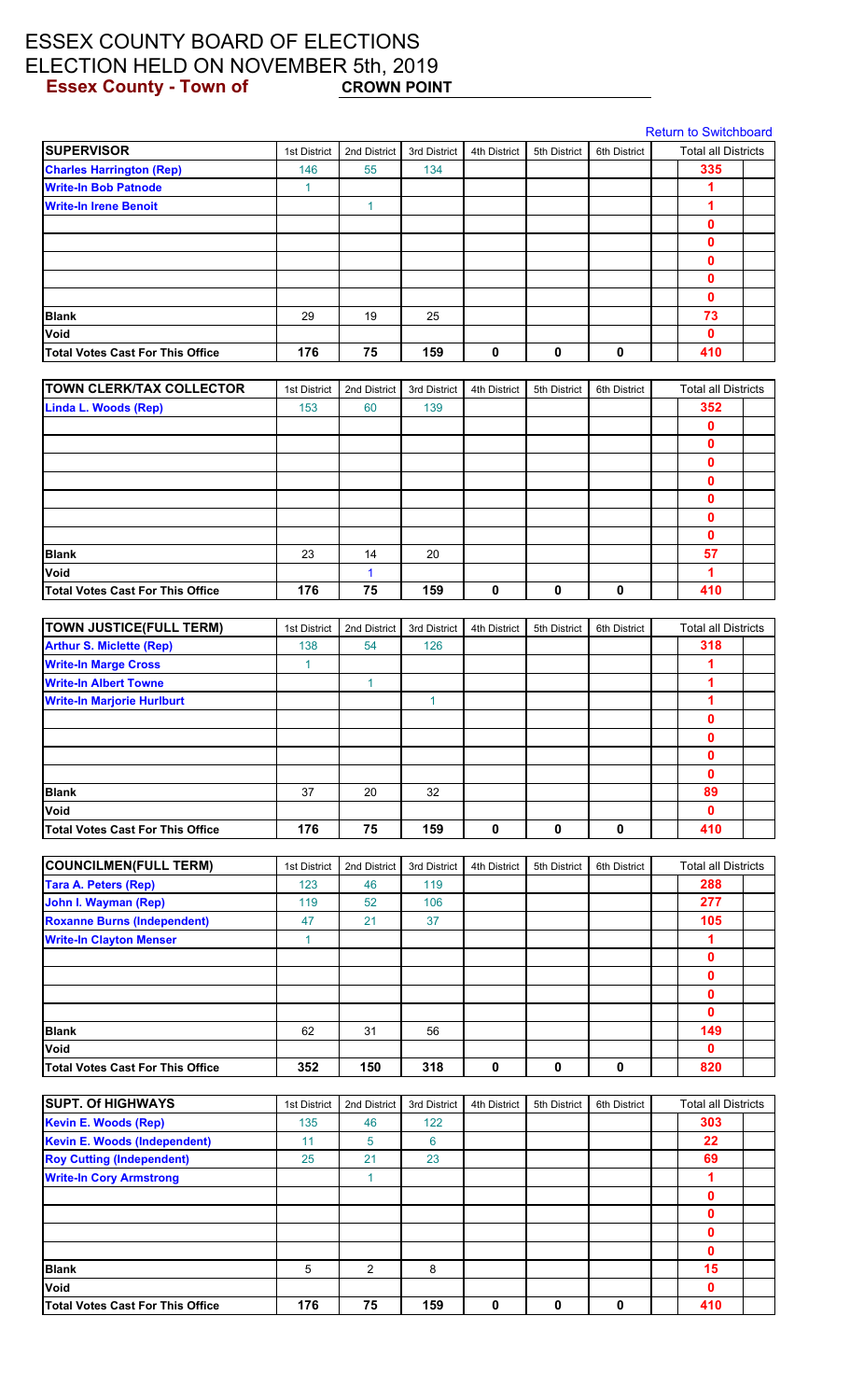### <span id="page-5-0"></span>**Essex County - Town of CONTERT ELIZABETHTOWN**

[Return to Switchboard](#page-0-0)

| <b>SUPERVISOR</b>                       | 1st District   | 2nd District | 3rd District | 4th District | 5th District | 6th District | <b>Total all Districts</b> |  |
|-----------------------------------------|----------------|--------------|--------------|--------------|--------------|--------------|----------------------------|--|
| <b>Noel H. Merrihew III (Rep)</b>       | 280            |              |              |              |              |              | 280                        |  |
| <b>Write-In Donald Trump</b>            | 1              |              |              |              |              |              | 1                          |  |
| <b>Write-In Randy Hume</b>              | 1              |              |              |              |              |              | 1                          |  |
| <b>Write-In Alvin Reiner</b>            | 1              |              |              |              |              |              | 1                          |  |
|                                         |                |              |              |              |              |              | 0                          |  |
|                                         |                |              |              |              |              |              | 0                          |  |
|                                         |                |              |              |              |              |              | 0                          |  |
|                                         |                |              |              |              |              |              | 0                          |  |
| <b>Blank</b>                            | 147            |              |              |              |              |              | 147                        |  |
| Void                                    | 1              |              |              |              |              |              | 1                          |  |
| <b>Total Votes Cast For This Office</b> | 431            | 0            | 0            | 0            | $\mathbf 0$  | $\pmb{0}$    | 431                        |  |
|                                         |                |              |              |              |              |              |                            |  |
| <b>TOWN JUSTICE(FULL TERM)</b>          | 1st District   | 2nd District | 3rd District | 4th District | 5th District | 6th District | <b>Total all Districts</b> |  |
| <b>Richard Olcott (Rep)</b>             | 157            |              |              |              |              |              | 157                        |  |
| <b>Richard Olcott (Independent)</b>     | 23             |              |              |              |              |              | 23                         |  |
| <b>Andrew Turner (Independent)</b>      | 135            |              |              |              |              |              | 135                        |  |
| <b>Write-In John A Deming</b>           | 1              |              |              |              |              |              | 1                          |  |
| <b>Write-In Peter Deming</b>            | 77             |              |              |              |              |              | 77                         |  |
| <b>Write-In Peter Frisbee</b>           | 1              |              |              |              |              |              | 1                          |  |
|                                         |                |              |              |              |              |              | 0                          |  |
|                                         |                |              |              |              |              |              | 0                          |  |
|                                         |                |              |              |              |              |              |                            |  |
| <b>Blank</b>                            | 36             |              |              |              |              |              | 36                         |  |
| Void                                    | 1              |              |              |              |              |              | 1                          |  |
| <b>Total Votes Cast For This Office</b> | 431            | 0            | 0            | $\pmb{0}$    | $\pmb{0}$    | $\pmb{0}$    | 431                        |  |
|                                         |                |              |              |              |              |              |                            |  |
| <b>COUNCILMEN(FULL TERM)</b>            | 1st District   | 2nd District | 3rd District | 4th District | 5th District | 6th District | <b>Total all Districts</b> |  |
| <b>Ben Morris (Rep)</b>                 | 314            |              |              |              |              |              | 314                        |  |
| <b>Jeffrey Allot (Independent)</b>      | 199            |              |              |              |              |              | 199                        |  |
| <b>Write-In Peter Deming</b>            | 1              |              |              |              |              |              | 1                          |  |
|                                         |                |              |              |              |              |              | 0                          |  |
|                                         |                |              |              |              |              |              | 0                          |  |
|                                         |                |              |              |              |              |              | 0                          |  |
|                                         |                |              |              |              |              |              | 0                          |  |
|                                         |                |              |              |              |              |              | $\mathbf{0}$               |  |
| <b>Blank</b>                            | 345            |              |              |              |              |              | 345                        |  |
| Void                                    | 3              |              |              |              |              |              | 3                          |  |
| <b>Total Votes Cast For This Office</b> | 862            | 0            | $\mathbf 0$  | $\mathbf 0$  | $\mathbf 0$  | 0            | 862                        |  |
|                                         |                |              |              |              |              |              |                            |  |
|                                         |                |              |              |              |              |              |                            |  |
| <b>COUNCILMEN(UNEXPIRED TERM)</b>       | 1st District   | 2nd District | 3rd District | 4th District | 5th District | 6th District | <b>Total all Districts</b> |  |
| <b>Cathleen Bradley Reusser (Dem)</b>   | 158            |              |              |              |              |              | 158                        |  |
| <b>Cathleen Bradley Reusser (Rep)</b>   | 173            |              |              |              |              |              | 173                        |  |
| <b>Write-In Kenneth Fenimore</b>        | $\overline{2}$ |              |              |              |              |              | 2                          |  |
| <b>Write-In Guy Smith</b>               | 4              |              |              |              |              |              | 4                          |  |
|                                         |                |              |              |              |              |              | 0                          |  |
|                                         |                |              |              |              |              |              | 0                          |  |
|                                         |                |              |              |              |              |              | 0                          |  |
|                                         |                |              |              |              |              |              | 0                          |  |
| <b>Blank</b>                            | 93             |              |              |              |              |              | 93                         |  |
| Void                                    | 1              |              |              |              |              |              | 1                          |  |
| <b>Total Votes Cast For This Office</b> | 431            | $\mathbf 0$  | 0            | $\mathbf 0$  | 0            | $\mathbf 0$  | 431                        |  |
|                                         |                |              |              |              |              |              |                            |  |
| DEPT OF PUBLIC WORKS SUPT               | 1st District   | 2nd District | 3rd District | 4th District | 5th District | 6th District | <b>Total all Districts</b> |  |
| <b>Michael Drew (Rep)</b>               | 271            |              |              |              |              |              | 271                        |  |
| <b>Write-In Michael McGinn</b>          | 77             |              |              |              |              |              | 77                         |  |
|                                         |                |              |              |              |              |              | 0                          |  |
|                                         |                |              |              |              |              |              | 0                          |  |
|                                         |                |              |              |              |              |              | 0                          |  |
|                                         |                |              |              |              |              |              | 0                          |  |
|                                         |                |              |              |              |              |              | 0                          |  |
|                                         |                |              |              |              |              |              | 0                          |  |
| <b>Blank</b>                            | 78             |              |              |              |              |              | 78                         |  |
| Void                                    | 5              |              |              |              |              |              | 5                          |  |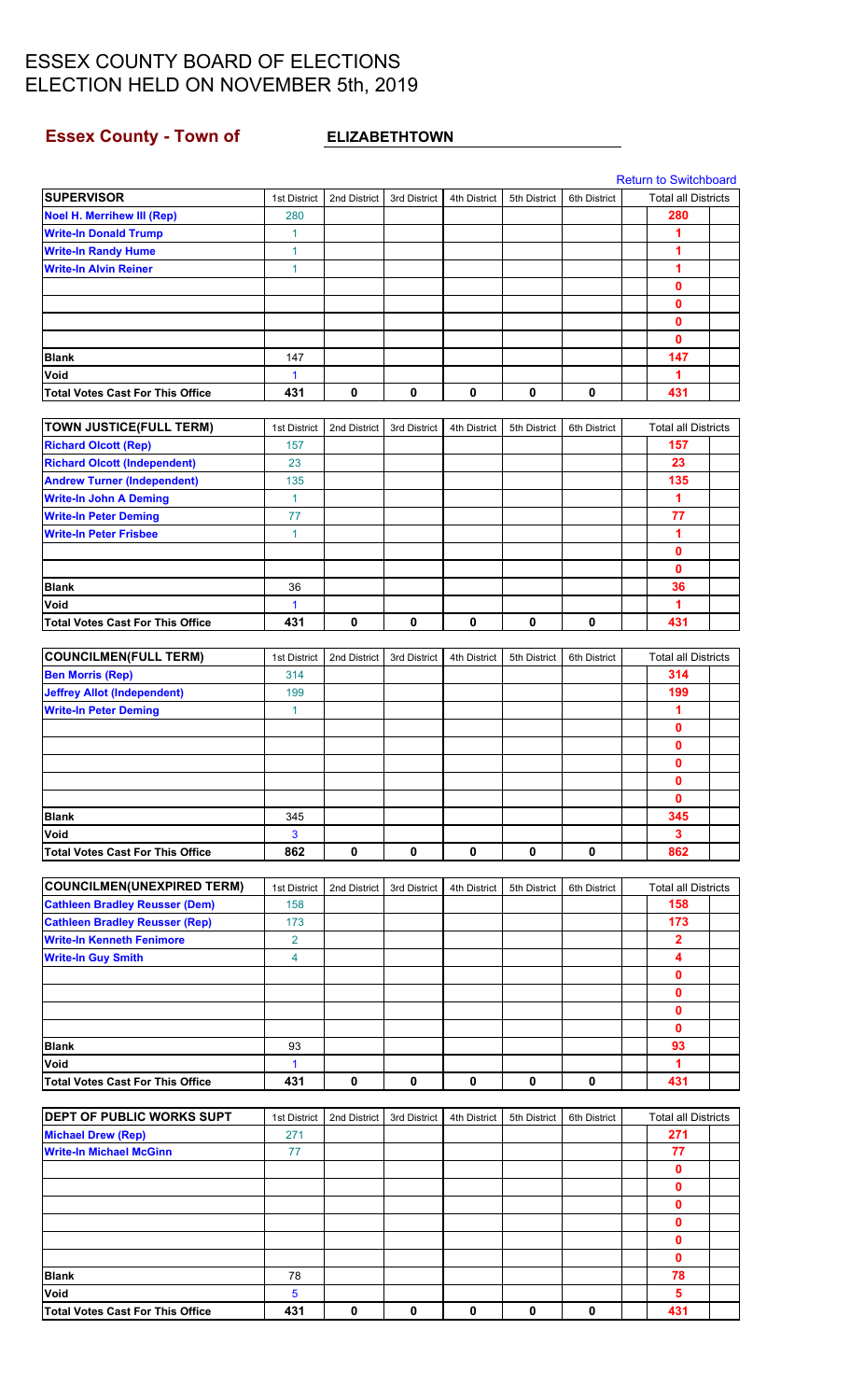<span id="page-6-0"></span>**Essex County - Town of** 

|--|

|                                                                |                    |                    |              |              |              |              | <b>Return to Switchboard</b>      |  |
|----------------------------------------------------------------|--------------------|--------------------|--------------|--------------|--------------|--------------|-----------------------------------|--|
| <b>SUPERVISOR</b>                                              | 1st District       | 2nd District       | 3rd District | 4th District | 5th District | 6th District | <b>Total all Districts</b>        |  |
| <b>Emily G. Phillips (Rep)</b>                                 | 40                 | 23                 |              |              |              |              | 63                                |  |
| <b>Emily G. Phillips (Independent)</b>                         | 15                 | $\overline{7}$     |              |              |              |              | 22                                |  |
| Kenneth I. Hughes (Independent)                                | 132                | 83                 |              |              |              |              | 215                               |  |
|                                                                |                    |                    |              |              |              |              | 0                                 |  |
|                                                                |                    |                    |              |              |              |              | 0                                 |  |
|                                                                |                    |                    |              |              |              |              | 0                                 |  |
|                                                                |                    |                    |              |              |              |              | 0                                 |  |
|                                                                |                    |                    |              |              |              |              | 0                                 |  |
| <b>Blank</b>                                                   | 4                  |                    |              |              |              |              | 4                                 |  |
| Void                                                           |                    |                    |              |              |              |              | 0                                 |  |
| <b>Total Votes Cast For This Office</b>                        | 191                | 113                | 0            | 0            | 0            | 0            | 304                               |  |
| <b>TOWN CLERK/TAX COLLECTOR</b>                                |                    |                    |              |              |              |              |                                   |  |
|                                                                | 1st District<br>80 | 2nd District<br>47 | 3rd District | 4th District | 5th District | 6th District | <b>Total all Districts</b><br>127 |  |
| <b>Alicia Kelly (Rep)</b><br><b>Alicia Kelly (Independent)</b> | 49                 | 18                 |              |              |              |              | 67                                |  |
| <b>Write-In Patricia Gardner</b>                               | $\overline{7}$     | $\overline{2}$     |              |              |              |              | 9                                 |  |
| <b>Write-In Chad Vogel</b>                                     | 1                  |                    |              |              |              |              | 1                                 |  |
| <b>Write-In Sally Smith</b>                                    |                    | 1                  |              |              |              |              | 1                                 |  |
|                                                                |                    |                    |              |              |              |              | 0                                 |  |
|                                                                |                    |                    |              |              |              |              | 0                                 |  |
|                                                                |                    |                    |              |              |              |              | 0                                 |  |
| <b>Blank</b>                                                   | 54                 | 45                 |              |              |              |              | 99                                |  |
| Void                                                           |                    |                    |              |              |              |              | 0                                 |  |
| <b>Total Votes Cast For This Office</b>                        | 191                | 113                | 0            | 0            | 0            | 0            | 304                               |  |
|                                                                |                    |                    |              |              |              |              |                                   |  |
| <b>TOWN JUSTICE(FULL TERM)</b>                                 | 1st District       | 2nd District       | 3rd District | 4th District | 5th District | 6th District | <b>Total all Districts</b>        |  |
| <b>Craig Jackson (Rep)</b>                                     | 88                 | 51                 |              |              |              |              | 139                               |  |
| <b>Craig Jackson (Independent)</b>                             | 53                 | 25                 |              |              |              |              | 78                                |  |
|                                                                |                    |                    |              |              |              |              | 0                                 |  |
|                                                                |                    |                    |              |              |              |              | 0                                 |  |
|                                                                |                    |                    |              |              |              |              | 0                                 |  |
|                                                                |                    |                    |              |              |              |              | 0                                 |  |
|                                                                |                    |                    |              |              |              |              | 0                                 |  |
|                                                                |                    |                    |              |              |              |              | 0                                 |  |
| <b>Blank</b>                                                   | 50                 | 36                 |              |              |              |              | 86                                |  |
| Void                                                           |                    | $\mathbf{1}$       |              |              |              |              | 1                                 |  |
| <b>Total Votes Cast For This Office</b>                        | 191                | 113                | 0            | 0            | 0            | 0            | 304                               |  |
|                                                                |                    |                    |              |              |              |              |                                   |  |
| <b>COUNCILMEN(FULL TERM)</b>                                   | 1st District       | 2nd District       | 3rd District | 4th District | 5th District | 6th District | <b>Total all Districts</b>        |  |
| <b>Ronald E. Jackson (Rep)</b>                                 | 96                 | 67                 |              |              |              |              | 163                               |  |
| <b>Edward J. Gardner (Rep)</b>                                 | 55                 | 47                 |              |              |              |              | 102                               |  |
| <b>Christopher DePinto (Independent)</b>                       | 122                | 63                 |              |              |              |              | 185                               |  |
| <b>Write-in Dillon Klepetar</b>                                | 7                  | 3                  |              |              |              |              | 10                                |  |
| <b>Write-In Jorian Wekin</b>                                   | 3                  | $\mathbf{1}$       |              |              |              |              | 4                                 |  |
| <b>Write-In Emily Gardner</b>                                  | 1                  |                    |              |              |              |              | 1                                 |  |
| <b>Write-In Sandy Lewis</b>                                    |                    | 1                  |              |              |              |              |                                   |  |
| <b>Write-In Ronald Regan</b>                                   |                    | 1                  |              |              |              |              | 1                                 |  |
| <b>Write-In Emily Phillips</b>                                 |                    |                    |              |              |              |              | 1                                 |  |
| Blank                                                          |                    | 1                  |              |              |              |              | 1                                 |  |
|                                                                | 94                 | 42                 |              |              |              |              | 136                               |  |
| Void                                                           | 4                  |                    |              |              |              |              | 4                                 |  |
| <b>Total Votes Cast For This Office</b>                        | 382                | 226                | 0            | 0            | 0            | 0            | 608                               |  |
|                                                                |                    |                    |              |              |              |              |                                   |  |
| <b>ASSESSOR</b>                                                | 1st District       | 2nd District       | 3rd District | 4th District | 5th District | 6th District | <b>Total all Districts</b>        |  |
| <b>Patricia Gardner (Rep)</b>                                  | 91                 | 68                 |              |              |              |              | 159                               |  |
| <b>David Sayre (Rep)</b>                                       | 110                | 81                 |              |              |              |              | 191                               |  |
| <b>Write-In Anita Shapiro</b>                                  | $\overline{2}$     |                    |              |              |              |              | $\mathbf{2}$                      |  |
|                                                                |                    |                    |              |              |              |              | 0                                 |  |
|                                                                |                    |                    |              |              |              |              | 0                                 |  |
|                                                                |                    |                    |              |              |              |              | 0                                 |  |
|                                                                |                    |                    |              |              |              |              | 0                                 |  |
|                                                                |                    |                    |              |              |              |              | 0                                 |  |
| <b>Blank</b>                                                   | 179                | 77                 |              |              |              |              | 256                               |  |
| Void                                                           |                    |                    |              |              | 0            | 0            | 0                                 |  |
| <b>Total Votes Cast For This Office</b>                        | 382                | 226                | 0            | 0            |              |              | 608                               |  |
| <b>SUPT. Of HIGHWAYS</b>                                       | 1st District       | 2nd District       | 3rd District | 4th District | 5th District | 6th District | <b>Total all Districts</b>        |  |
| <b>Bradley Charles French</b>                                  | 119                | 84                 |              |              |              |              | 203                               |  |
|                                                                | 1                  |                    |              |              |              |              | 1                                 |  |
| <b>Write-In Scott Bridge</b>                                   | 1                  |                    |              |              |              |              | 1                                 |  |
| <b>Write-In David Murcray</b>                                  |                    |                    |              |              |              |              | 0                                 |  |
|                                                                |                    |                    |              |              |              |              | 0                                 |  |
|                                                                |                    |                    |              |              |              |              | $\mathbf 0$                       |  |
|                                                                |                    |                    |              |              |              |              | 0                                 |  |
|                                                                |                    |                    |              |              |              |              | $\mathbf 0$                       |  |
| Blank                                                          | 70                 | 29                 |              |              |              |              | 99                                |  |
| Void                                                           |                    |                    |              |              |              |              | 0                                 |  |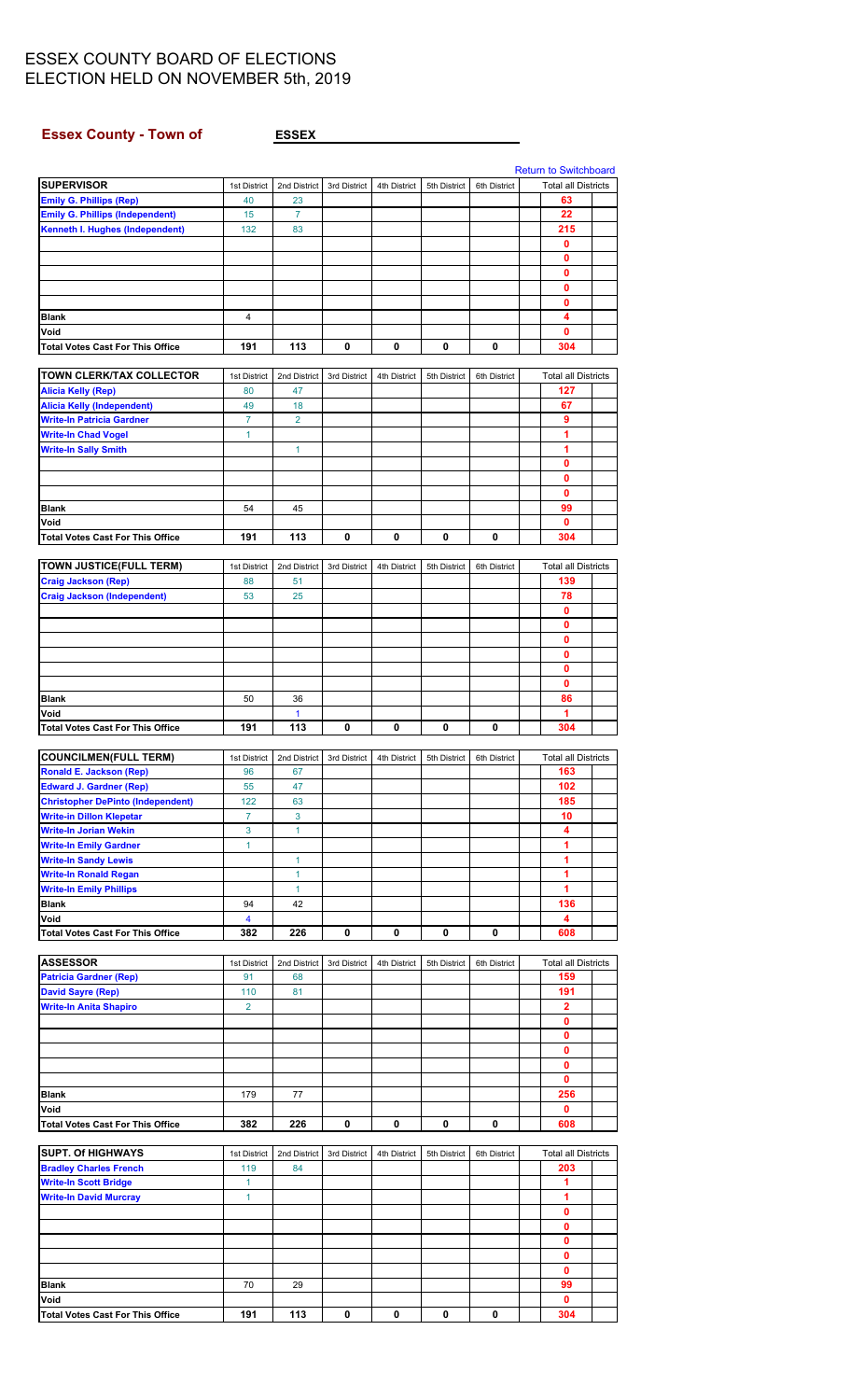# <span id="page-7-0"></span>**Essex County - Town of The COUNTY OF STATE AND AVALUATE AND THE COUNTY OF STATE AND THE COUNTY OF STATE AND THE COUNTY OF STATE AND THE COUNTY OF STATE AND THE COUNTY OF STATE AND THE COUNTY OF STATE AND THE COUNTY OF STA**

| <b>TOWN JUSTICE(FULL TERM)</b>          | 1st District   | 2nd District            | 3rd District | 4th District | 5th District | 6th District | <b>Total all Districts</b> |  |
|-----------------------------------------|----------------|-------------------------|--------------|--------------|--------------|--------------|----------------------------|--|
| <b>Daniel M. Deyo (Rep)</b>             | 298            | 133                     |              |              |              |              | 431                        |  |
| <b>Daniel M. Deyo (Independent)</b>     | 77             | 27                      |              |              |              |              | 104                        |  |
| <b>Write-In Paul Gordon</b>             | $\mathbf{1}$   |                         |              |              |              |              | 1                          |  |
| <b>Write-In Kim Lawson</b>              | $\mathbf{1}$   |                         |              |              |              |              | 1                          |  |
| <b>Write-In Ray Losso</b>               | $\mathbf{1}$   |                         |              |              |              |              | 1                          |  |
|                                         |                |                         |              |              |              |              | 0                          |  |
|                                         |                |                         |              |              |              |              | 0                          |  |
|                                         |                |                         |              |              |              |              | $\mathbf{0}$               |  |
| <b>Blank</b>                            | 146            | 33                      |              |              |              |              | 179                        |  |
| Void                                    |                |                         |              |              |              |              | 0                          |  |
| <b>Total Votes Cast For This Office</b> | 524            | 193                     | 0            | $\mathbf 0$  | $\mathbf 0$  | $\mathbf 0$  | 717                        |  |
|                                         |                |                         |              |              |              |              |                            |  |
| <b>COUNCILMEN(FULL TERM)</b>            | 1st District   | 2nd District            | 3rd District | 4th District | 5th District | 6th District | <b>Total all Districts</b> |  |
| <b>Wayne Roger Frederick (Dem)</b>      | 195            | 66                      |              |              |              |              | 261                        |  |
| <b>Thomas McDonald (Rep)</b>            | 277            | 90                      |              |              |              |              | 367                        |  |
| John J. Sheldrake (Rep)                 | 170            | 63                      |              |              |              |              | 233                        |  |
| John J. Sheldrake (Independent)         | 38             | 11                      |              |              |              |              | 49                         |  |
| <b>Adam Coolidge (Independent)</b>      | 222            | 93                      |              |              |              |              | 315                        |  |
| <b>Write-In Tim Lincoln</b>             |                | $\overline{2}$          |              |              |              |              | $\overline{\mathbf{2}}$    |  |
| <b>Write-In Erin Himmel</b>             |                | 1                       |              |              |              |              | 1                          |  |
|                                         |                |                         |              |              |              |              | $\mathbf{0}$               |  |
| <b>Blank</b>                            | 144            | 56                      |              |              |              |              | 200                        |  |
| Void                                    | $\overline{2}$ | $\overline{\mathbf{4}}$ |              |              |              |              | 6                          |  |
| <b>Total Votes Cast For This Office</b> | 1048           | 386                     | 0            | $\mathbf 0$  | $\mathbf 0$  | $\mathbf 0$  | 1434                       |  |
| <b>COUNCILMEN(UNEXPIRED TERM)</b>       | 1st District   | 2nd District            | 3rd District | 4th District | 5th District | 6th District | <b>Total all Districts</b> |  |
| <b>Knut Sauer (Dem)</b>                 | 279            | 100                     |              |              |              |              | 379                        |  |
| <b>Knut Sauer (Independent)</b>         | 60             | 25                      |              |              |              |              | 85                         |  |
| <b>Write-In Chris Garrow</b>            | $\overline{2}$ | 3                       |              |              |              |              | 5                          |  |
| <b>Write-In Jaynine Sorrell</b>         | 1              |                         |              |              |              |              | 1                          |  |
| <b>Write-In Tim Lincoln</b>             |                | 1                       |              |              |              |              | 1                          |  |
|                                         |                |                         |              |              |              |              | 0                          |  |
|                                         |                |                         |              |              |              |              | $\pmb{0}$                  |  |
|                                         |                |                         |              |              |              |              | $\mathbf 0$                |  |
| <b>Blank</b>                            | 182            | 64                      |              |              |              |              | 246                        |  |
| Void                                    |                |                         |              |              |              |              | $\mathbf 0$                |  |
| <b>Total Votes Cast For This Office</b> | 524            | 193                     | $\pmb{0}$    | $\pmb{0}$    | $\pmb{0}$    | $\pmb{0}$    | 717                        |  |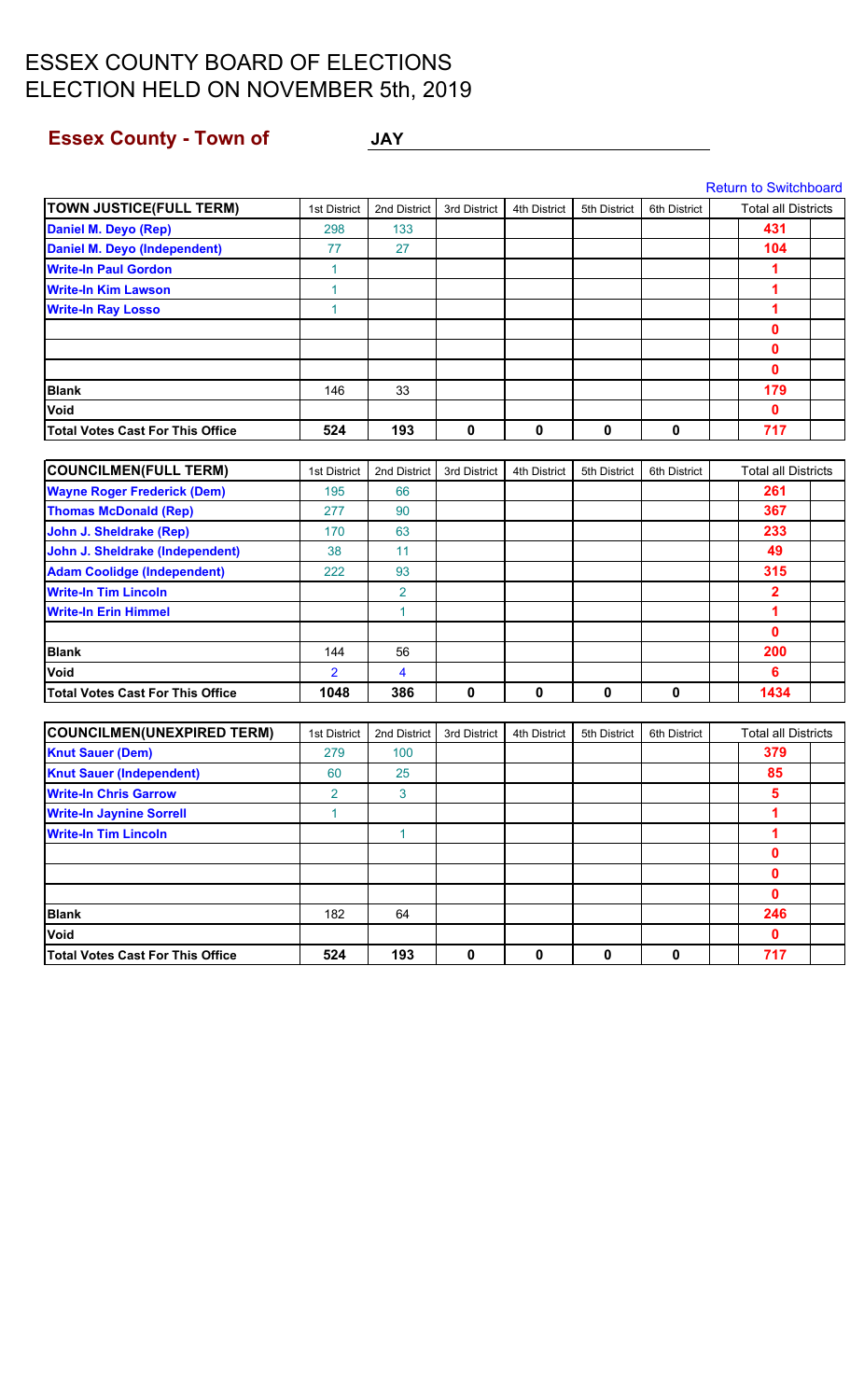## <span id="page-8-0"></span>**Essex County - Town of KEENE**

| <b>TOWN JUSTICE(FULL TERM)</b>          | 1st District | 2nd District   | 3rd District | 4th District | 5th District | 6th District | <b>Total all Districts</b> |  |
|-----------------------------------------|--------------|----------------|--------------|--------------|--------------|--------------|----------------------------|--|
| Henrietta B. Jordan (Dem)               | 138          | 78             |              |              |              |              | 216                        |  |
| <b>Bill Harral (Independent)</b>        | 166          | 110            |              |              |              |              | 276                        |  |
| <b>Write In Jared Whalen</b>            |              | 1              |              |              |              |              | 1                          |  |
|                                         |              |                |              |              |              |              | 0                          |  |
|                                         |              |                |              |              |              |              | $\mathbf{0}$               |  |
|                                         |              |                |              |              |              |              | 0                          |  |
|                                         |              |                |              |              |              |              | $\mathbf{0}$               |  |
|                                         |              |                |              |              |              |              | $\mathbf{0}$               |  |
| <b>Blank</b>                            | 28           | $\overline{4}$ |              |              |              |              | 32                         |  |
| Void                                    |              |                |              |              |              |              | $\mathbf 0$                |  |
| <b>Total Votes Cast For This Office</b> | 332          | 193            | $\mathbf 0$  | 0            | $\mathbf 0$  | $\mathbf 0$  | 525                        |  |
|                                         |              |                |              |              |              |              |                            |  |
| <b>COUNCILMEN(FULL TERM)</b>            | 1st District | 2nd District   | 3rd District | 4th District | 5th District | 6th District | <b>Total all Districts</b> |  |
| <b>Jerry D. Smith (Rep)</b>             | 56           | 41             |              |              |              |              | 97                         |  |
| <b>Jerry D. Smith (Independent)</b>     | 18           | 11             |              |              |              |              | 29                         |  |
| <b>David Deyo (Rep)</b>                 | 124          | 65             |              |              |              |              | 189                        |  |
| <b>David Deyo (Independent)</b>         | 39           | 27             |              |              |              |              | 66                         |  |
| <b>Jennifer Whitney (Ind)</b>           | 162          | 92             |              |              |              |              | 254                        |  |
| <b>Jennifer Whitney (Independent)</b>   | 59           | 31             |              |              |              |              | 90                         |  |
| <b>Devon Holbrook (Ind)</b>             | 28           | 20             |              |              |              |              | 48                         |  |
| <b>John E. Hudson (Independent)</b>     | 83           | 55             |              |              |              |              | 138                        |  |
| <b>Blank</b>                            | 95           | 44             |              |              |              |              | 139                        |  |
| Void                                    |              |                |              |              |              |              | $\mathbf{0}$               |  |
| Total Votes Cast For This Office        | 664          | 386            | $\mathbf 0$  | 0            | $\mathbf 0$  | 0            | 1050                       |  |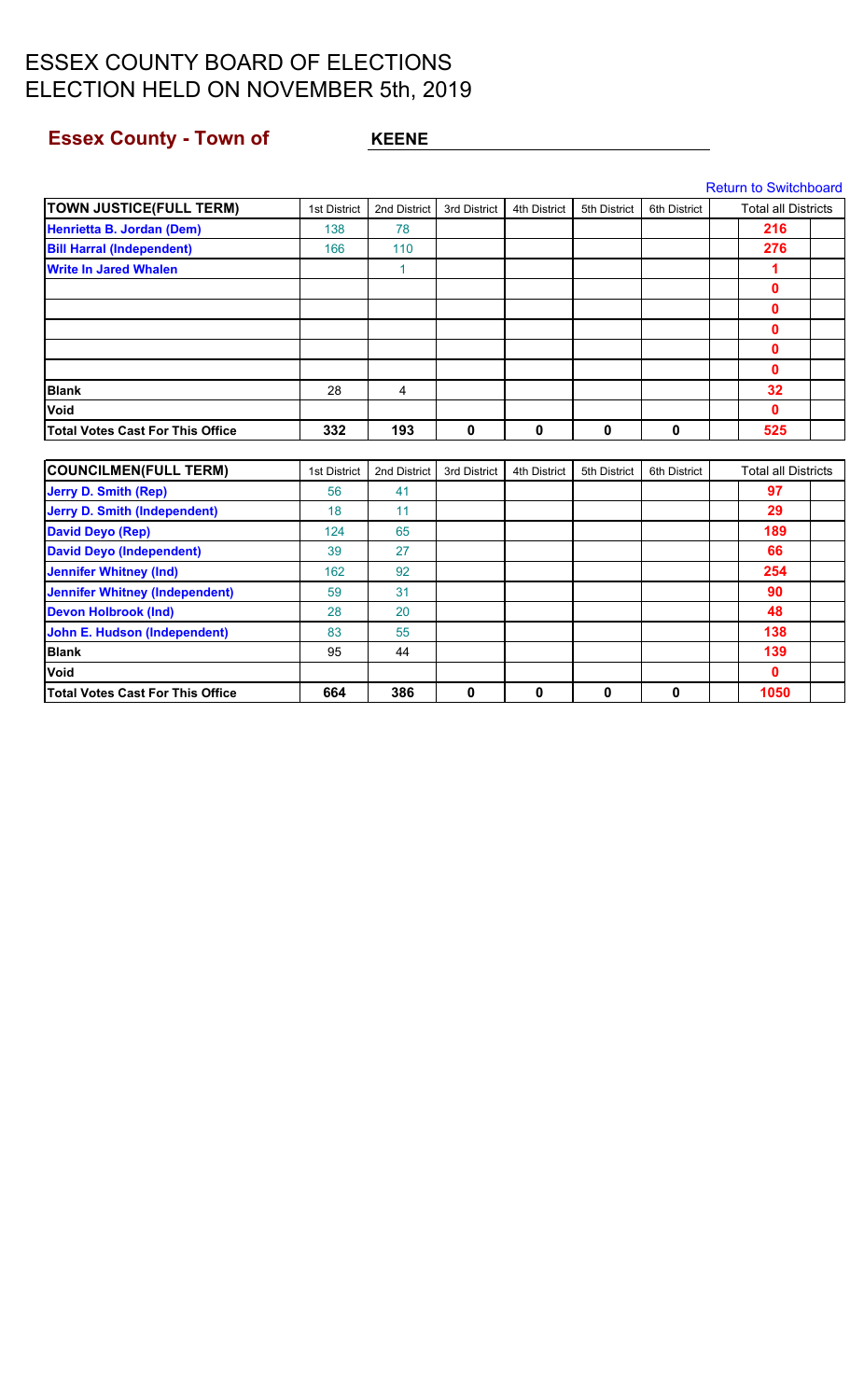### <span id="page-9-0"></span>**Essex County - Town of LEWIS**

|                                         |              |              |              |              |              |              | <b>Return to Switchboard</b> |  |
|-----------------------------------------|--------------|--------------|--------------|--------------|--------------|--------------|------------------------------|--|
| <b>SUPERVISOR</b>                       | 1st District | 2nd District | 3rd District | 4th District | 5th District | 6th District | <b>Total all Districts</b>   |  |
| <b>James W. Monty (Rep)</b>             | 258          |              |              |              |              |              | 258                          |  |
| <b>Write-In Benjamin Goff</b>           | 1            |              |              |              |              |              | 1                            |  |
| <b>Write-In Patty Bashaw</b>            | 1            |              |              |              |              |              | 1                            |  |
| <b>Write-In John Botteroli</b>          | 1            |              |              |              |              |              | 1                            |  |
|                                         |              |              |              |              |              |              | 0                            |  |
|                                         |              |              |              |              |              |              | 0                            |  |
|                                         |              |              |              |              |              |              | 0                            |  |
|                                         |              |              |              |              |              |              | 0                            |  |
| <b>Blank</b>                            | 84           |              |              |              |              |              | 84                           |  |
| Void                                    | 1            |              |              |              |              |              | 1                            |  |
| <b>Total Votes Cast For This Office</b> | 346          | 0            | $\mathbf{0}$ | 0            | $\mathbf{0}$ | 0            | 346                          |  |
|                                         |              |              |              |              |              |              |                              |  |
| <b>COUNCILMEN (FULL TERM)</b>           | 1st District | 2nd District | 3rd District | 4th District | 5th District | 6th District | <b>Total all Districts</b>   |  |
| <b>Lanita Smith Canavan (Rep)</b>       | 251          |              |              |              |              |              | 251                          |  |
| <b>Stephen Denton (Rep)</b>             | 243          |              |              |              |              |              | 243                          |  |
| <b>Write-In Larry Bashaw</b>            | 1            |              |              |              |              |              | 1                            |  |
| <b>Write-In John Botteroli</b>          | 1            |              |              |              |              |              | 1                            |  |
|                                         |              |              |              |              |              |              | 0                            |  |
|                                         |              |              |              |              |              |              | 0                            |  |
|                                         |              |              |              |              |              |              | 0                            |  |
|                                         |              |              |              |              |              |              | 0                            |  |
| <b>Blank</b>                            | 193          |              |              |              |              |              | 193                          |  |

#### MISCELLANEOUS

| <b>Proposal One-A Resolution YES</b> | 146l |  |  |  | 146 |  |
|--------------------------------------|------|--|--|--|-----|--|
| <b>Proposal One-A Resolution NO</b>  | 100  |  |  |  | 100 |  |
| <b>Blank</b>                         | 99   |  |  |  | 99  |  |
| <b>Void</b>                          |      |  |  |  |     |  |
| <b>Total Votes Cast</b>              | 346  |  |  |  | 346 |  |

**Void** 3 **3 Total Votes Cast For This Office 692 0 0 0 0 0 692**

**Proposal Number One, Town Proposition Number One:**

**Shall the Town of Lewis Resolution dated February 12th, 2019 extending the term of office of Supervisor of the town of Lewis from two years to four years be approved?**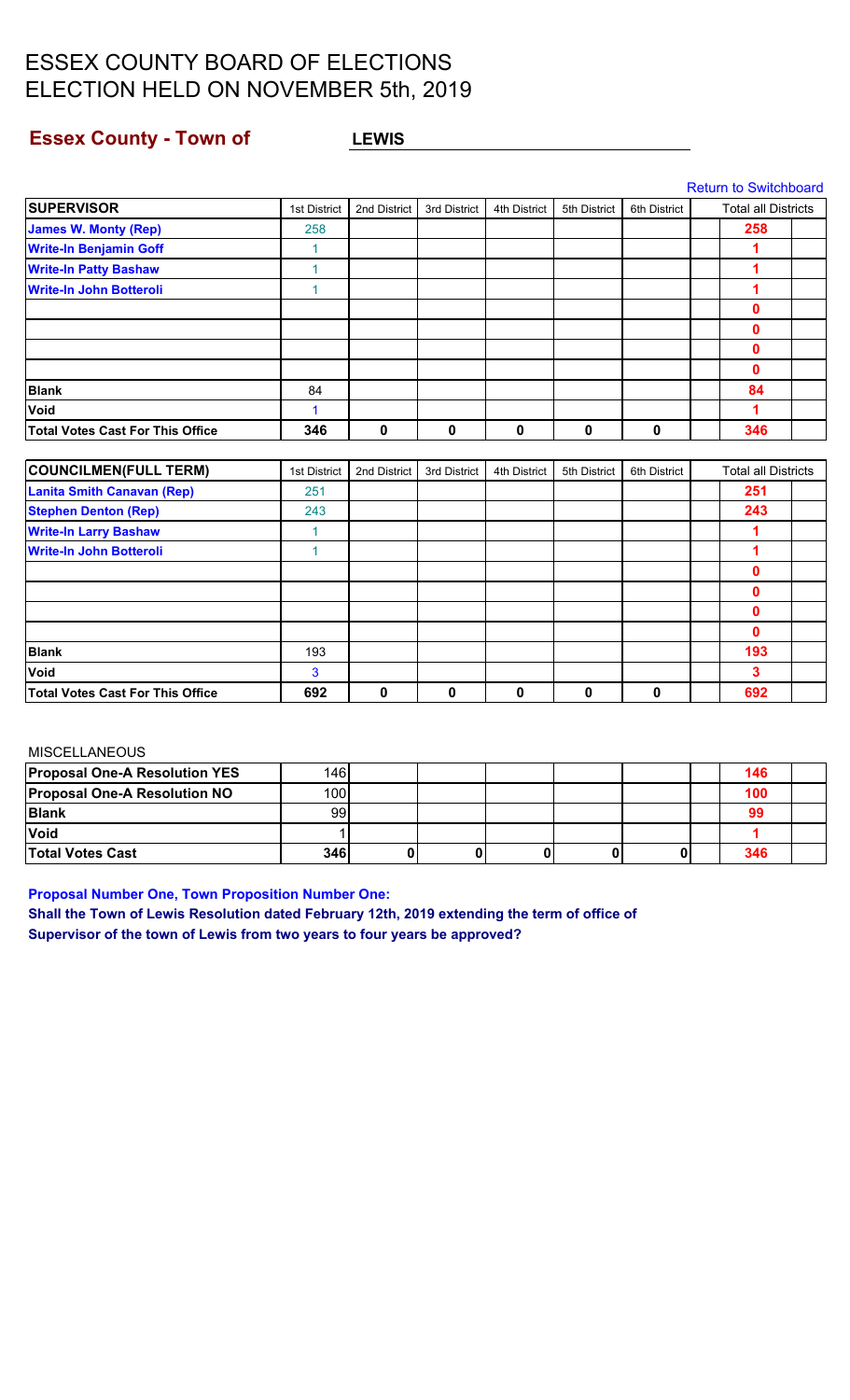## <span id="page-10-0"></span>**Essex County - Town of MINERVA**

|                                            |              |              |              |              |              |              | <b>Return to Switchboard</b> |  |
|--------------------------------------------|--------------|--------------|--------------|--------------|--------------|--------------|------------------------------|--|
| <b>TOWN JUSTICE(FULL TERM)</b>             | 1st District | 2nd District | 3rd District | 4th District | 5th District | 6th District | <b>Total all Districts</b>   |  |
| <b>Arthur J. Liberty (Rep)</b>             | 131          |              |              |              |              |              | 131                          |  |
| <b>Arthur J. Liberty (Independent)</b>     | 21           |              |              |              |              |              | 21                           |  |
| <b>Write-In Alice Halloran</b>             | $\mathbf{1}$ |              |              |              |              |              | 1                            |  |
|                                            |              |              |              |              |              |              | $\mathbf 0$                  |  |
|                                            |              |              |              |              |              |              | $\mathbf 0$                  |  |
|                                            |              |              |              |              |              |              | $\mathbf 0$                  |  |
|                                            |              |              |              |              |              |              | $\mathbf 0$                  |  |
|                                            |              |              |              |              |              |              | $\mathbf 0$                  |  |
| <b>Blank</b>                               | 25           |              |              |              |              |              | 25                           |  |
| Void                                       |              |              |              |              |              |              | $\mathbf 0$                  |  |
| <b>Total Votes Cast For This Office</b>    | 178          | $\mathbf 0$  | $\mathbf 0$  | $\mathbf 0$  | $\mathbf 0$  | $\mathbf 0$  | 178                          |  |
|                                            |              |              |              |              |              |              |                              |  |
| <b>COUNCILMEN(FULL TERM)</b>               | 1st District | 2nd District | 3rd District | 4th District | 5th District | 6th District | <b>Total all Districts</b>   |  |
| <b>Scott M. Fish (Rep)</b>                 | 110          |              |              |              |              |              | 110                          |  |
| <b>David C. LaBar (Rep)</b>                | 131          |              |              |              |              |              | 131                          |  |
| <b>Write-In David Beale</b>                | $\mathbf{1}$ |              |              |              |              |              | 1                            |  |
| <b>Write-In Darlene Kelly</b>              | $\mathbf{1}$ |              |              |              |              |              | 1                            |  |
| <b>Write-In Betty LeMay</b>                | $\mathbf{1}$ |              |              |              |              |              | 1                            |  |
|                                            |              |              |              |              |              |              | $\mathbf 0$                  |  |
|                                            |              |              |              |              |              |              | $\mathbf 0$                  |  |
|                                            |              |              |              |              |              |              | $\mathbf 0$                  |  |
| <b>Blank</b>                               | 112          |              |              |              |              |              | 112                          |  |
| Void                                       |              |              |              |              |              |              | $\mathbf{0}$                 |  |
| <b>Total Votes Cast For This Office</b>    | 356          | 0            | 0            | $\pmb{0}$    | 0            | 0            | 356                          |  |
|                                            |              |              |              |              |              |              |                              |  |
| <b>ASSESSOR</b>                            | 1st District | 2nd District | 3rd District | 4th District | 5th District | 6th District | <b>Total all Districts</b>   |  |
| <b>Philip F. Johnson (Rep)</b>             | 133          |              |              |              |              |              | 133                          |  |
| <b>Jeremy Jake Hitchcock (Independent)</b> | 77           |              |              |              |              |              | 77                           |  |
| <b>Write-In Darlene Kelly</b>              | $\mathbf{1}$ |              |              |              |              |              | 1                            |  |
| <b>Write-In Raquel Welch</b>               | $\mathbf{1}$ |              |              |              |              |              | 1                            |  |
|                                            |              |              |              |              |              |              | $\mathbf 0$                  |  |
|                                            |              |              |              |              |              |              | $\mathbf 0$                  |  |
|                                            |              |              |              |              |              |              | $\mathbf 0$                  |  |
|                                            |              |              |              |              |              |              | $\mathbf 0$                  |  |
| <b>Blank</b>                               | 144          |              |              |              |              |              | 144                          |  |
| Void                                       |              |              |              |              |              |              | $\mathbf{0}$                 |  |
| <b>Total Votes Cast For This Office</b>    | 356          | $\mathbf 0$  | $\mathbf 0$  | $\mathbf 0$  | $\mathbf 0$  | $\mathbf 0$  | 356                          |  |
|                                            |              |              |              |              |              |              |                              |  |
| <b>TAX COLLECTOR(Unexpired Term)</b>       | 1st District | 2nd District | 3rd District | 4th District | 5th District | 6th District | <b>Total all Districts</b>   |  |
| <b>Write-In Diana Mason</b>                | $\mathbf{1}$ |              |              |              |              |              | 1                            |  |
|                                            |              |              |              |              |              |              | $\mathbf 0$                  |  |
|                                            |              |              |              |              |              |              | $\mathbf 0$                  |  |
|                                            |              |              |              |              |              |              | $\mathbf 0$                  |  |
|                                            |              |              |              |              |              |              | $\mathbf 0$                  |  |
|                                            |              |              |              |              |              |              | $\mathbf 0$                  |  |
|                                            |              |              |              |              |              |              | $\mathbf 0$                  |  |
|                                            |              |              |              |              |              |              | $\mathbf 0$                  |  |
| <b>Blank</b>                               | 177          |              |              |              |              |              | 177                          |  |
| Void                                       |              |              |              |              |              |              | $\mathbf 0$                  |  |
| <b>Total Votes Cast For This Office</b>    | 178          | $\pmb{0}$    | $\mathbf 0$  | $\pmb{0}$    | 0            | 0            | 178                          |  |
|                                            |              |              |              |              |              |              |                              |  |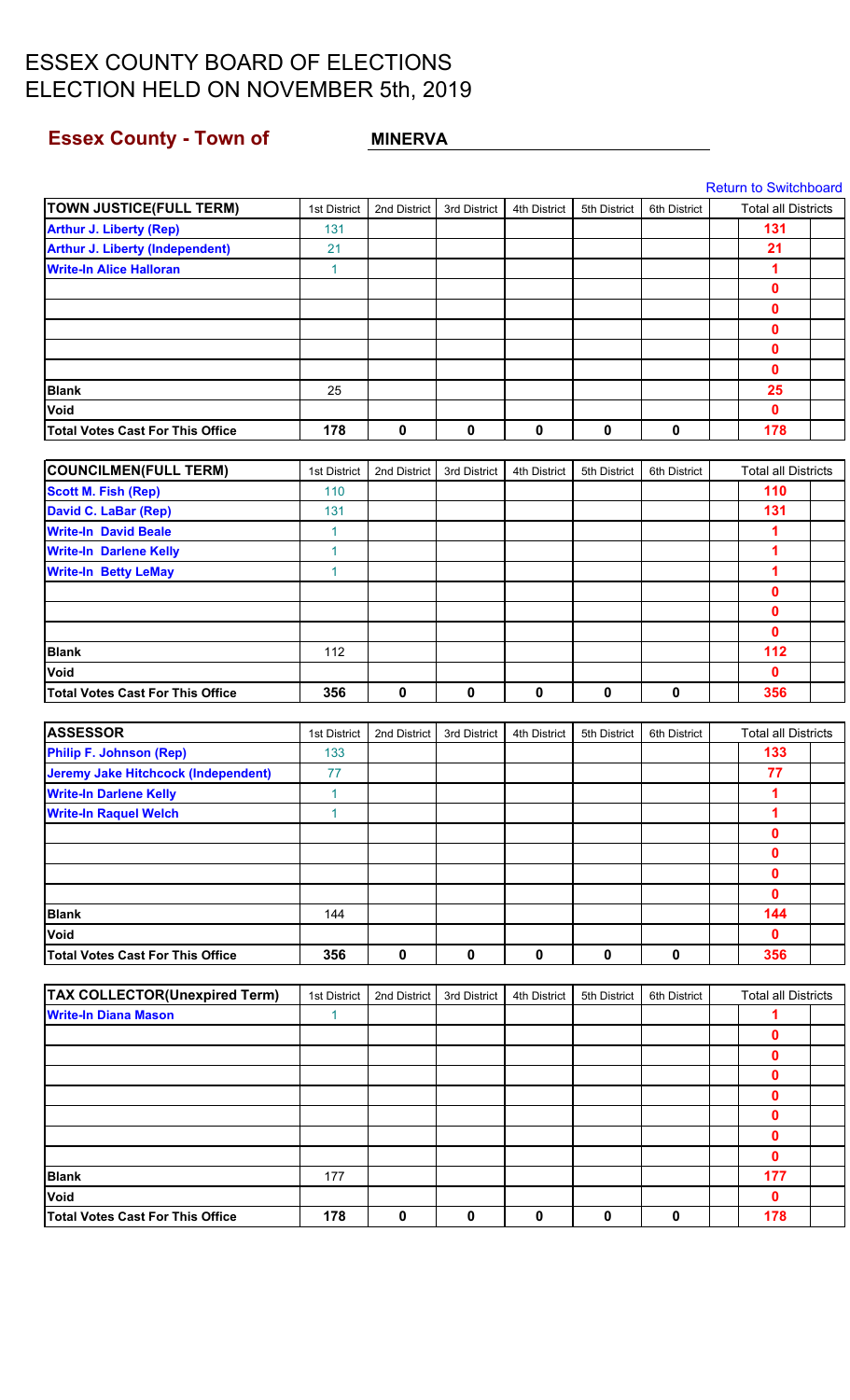## <span id="page-11-0"></span>Essex County - Town of MORIAH

|                                                                 |                |                       |                      |                     |              |              | <b>Return to Switchboard</b> |  |
|-----------------------------------------------------------------|----------------|-----------------------|----------------------|---------------------|--------------|--------------|------------------------------|--|
| <b>SUPERVISOR</b>                                               | 1st District   | 2nd District          | 3rd District         | 4th District        | 5th District | 6th District | <b>Total all Districts</b>   |  |
| <b>Thomas R. Scozzafava (Rep)</b>                               | 174            | 338                   | 179                  | 122                 |              |              | 813                          |  |
| <b>Write-In Nate Gilbo</b>                                      | $\mathbf{1}$   | 1                     |                      |                     |              |              | 2                            |  |
| <b>Write-In Jim Hughes</b>                                      | 1              |                       |                      |                     |              |              | 1                            |  |
| <b>Write-In Jamie Wilson</b>                                    | 1              |                       |                      |                     |              |              | 1<br>1                       |  |
| <b>Write-In Ray Burlingame</b><br><b>Write-In Matt Brassard</b> | 1<br>1         |                       | 1                    | 1                   |              |              | 3                            |  |
| <b>Write-In Tim Garrison</b>                                    |                | 1                     |                      |                     |              |              | 1                            |  |
| <b>Write-In Fred Laing</b>                                      |                | 1                     |                      |                     |              |              | 1                            |  |
| <b>Write-In James Curran</b>                                    | 3              |                       |                      | 1                   |              |              | 4                            |  |
| <b>Write-In Todd Hicks</b>                                      |                |                       |                      | $\mathbf{1}$        |              |              | 1                            |  |
|                                                                 |                |                       |                      |                     |              |              | 0                            |  |
|                                                                 |                |                       |                      |                     |              |              | 0                            |  |
| <b>Blank</b>                                                    | 47             | 79                    | 35                   | 32                  |              |              | 193                          |  |
| Void                                                            | $\mathbf{1}$   | $\mathbf{1}$          | $\overline{2}$       |                     |              |              | 4                            |  |
| <b>Total Votes Cast For This Office</b>                         | 230            | 421                   | 217                  | 157                 | 0            | 0            | 1025                         |  |
| TOWN CLERK/TAX COLLECTOR                                        | 1st District   | 2nd District          | 3rd District         | <b>4th District</b> | 5th District | 6th District | <b>Total all Districts</b>   |  |
| Rose M. French (Rep)                                            | 170            | 331                   | 163                  | 122                 |              |              | 786                          |  |
| <b>Write-In Jim Curran</b>                                      | $\mathbf{1}$   |                       |                      |                     |              |              | 1                            |  |
| <b>Write-In Lani Sprague</b>                                    | $\mathbf{1}$   |                       |                      |                     |              |              | 1                            |  |
| <b>Write-In Leeann Sprague</b>                                  |                | 1                     |                      |                     |              |              | 1                            |  |
|                                                                 |                |                       |                      |                     |              |              | $\mathbf{0}$                 |  |
|                                                                 |                |                       |                      |                     |              |              | $\mathbf 0$                  |  |
|                                                                 |                |                       |                      |                     |              |              | 0                            |  |
|                                                                 |                |                       |                      |                     |              |              | $\mathbf{0}$                 |  |
| Blank<br>Void                                                   | 58             | 88<br>1               | 52<br>$\overline{2}$ | 35                  |              |              | 233<br>3                     |  |
| <b>Total Votes Cast For This Office</b>                         | 230            | 421                   | 217                  | 157                 | 0            | 0            | 1025                         |  |
|                                                                 |                |                       |                      |                     |              |              |                              |  |
| <b>TOWN JUSTICE(FULL TERM)</b>                                  | 1st District   | 2nd District          | 3rd District         | 4th District        | 5th District | 6th District | <b>Total all Districts</b>   |  |
| <b>Brian J. Venne (Rep)</b>                                     | 177            | 352                   | 178                  | 120                 |              |              | 827                          |  |
| <b>Write-In Ray Burlingame</b>                                  | $\mathbf{1}$   |                       |                      |                     |              |              | 1                            |  |
| <b>Write In- Nate Gilbo</b>                                     |                |                       | 1                    | $\mathbf{1}$        |              |              | $\overline{2}$               |  |
| <b>Write-In Chris Ball</b>                                      |                |                       | 1                    |                     |              |              | 1                            |  |
|                                                                 |                |                       |                      |                     |              |              | 0                            |  |
|                                                                 |                |                       |                      |                     |              |              | 0                            |  |
|                                                                 |                |                       |                      |                     |              |              | 0<br>$\mathbf{0}$            |  |
| Blank                                                           | 52             | 68                    | 36                   | 36                  |              |              | 192                          |  |
| Void                                                            |                | $\mathbf{1}$          | $\mathbf{1}$         |                     |              |              | $\mathbf{2}$                 |  |
| <b>Total Votes Cast For This Office</b>                         | 230            | 421                   | 217                  | 157                 | 0            | 0            | 1025                         |  |
|                                                                 |                |                       |                      |                     |              |              |                              |  |
| <b>COUNCILMEN(FULL TERM)</b>                                    | 1st District   | 2nd District          | 3rd District         | 4th District        | 5th District | 6th District | <b>Total all Districts</b>   |  |
| <b>Thomas D. Anderson (Rep)</b>                                 | 109            | 201                   | 97                   | 92                  |              |              | 499                          |  |
| Paul J. Salerno (Rep)                                           | 139            | 260                   | 159                  | 104                 |              |              | 662                          |  |
| <b>Write-In Nate Gilbo</b><br><b>Write-In Nick Gilbo</b>        | 100<br>3       | 142<br>6              | 69                   | 50                  |              |              | 361<br>9                     |  |
| <b>Write-In Dave Kubik</b>                                      |                | $\mathbf{1}$          |                      |                     |              |              | 1                            |  |
| <b>Write-In Tom Yukalis</b>                                     |                | $\mathbf{1}$          |                      | $\mathbf{1}$        |              |              | 2                            |  |
| <b>Write-In Sue Tefoe</b>                                       |                | $\mathbf{1}$          |                      |                     |              |              | 1                            |  |
| <b>Write-In Paul Reese</b>                                      |                |                       |                      | $\mathbf{1}$        |              |              | 1                            |  |
| <b>Write-In Dale Henry</b>                                      |                |                       |                      | 1                   |              |              | 1                            |  |
|                                                                 |                |                       |                      |                     |              |              | 0                            |  |
| Blank                                                           | 106            | 225                   | 107                  | 64                  |              |              | 502                          |  |
| Void                                                            | 3              | 5                     | $\overline{2}$       | $\mathbf{1}$        |              |              | 11                           |  |
| <b>Total Votes Cast For This Office</b>                         | 460            | 842                   | 434                  | 314                 | 0            | 0            | 2050                         |  |
| <b>ASSESSOR-4 yrs TERM</b>                                      | 1st District   | 2nd District          | 3rd District         | 4th District        | 5th District | 6th District | <b>Total all Districts</b>   |  |
| <b>Brent R. Ida (Dem)</b>                                       | 100            | 168                   | 88                   | 70                  |              |              | 426                          |  |
| Leilani M. Sprague (Rep)                                        | 152            | 290                   | 154                  | 104                 |              |              | 700                          |  |
| <b>Write-In Nate Gilbo</b>                                      | $\overline{2}$ |                       | $\mathbf{1}$         |                     |              |              | 3                            |  |
| <b>Write-In Jourdyn Scozzafava</b>                              | $\mathbf{1}$   |                       |                      |                     |              |              | 1                            |  |
| <b>Write-In Tom Yukalis</b>                                     |                | $\overline{2}$        |                      |                     |              |              | $\overline{\mathbf{2}}$      |  |
|                                                                 |                |                       |                      | $\mathbf{1}$        |              |              | 1                            |  |
| <b>Write-In Tim Bryant</b>                                      |                |                       |                      |                     |              |              |                              |  |
|                                                                 |                |                       |                      |                     |              |              | 0                            |  |
|                                                                 |                |                       |                      |                     |              |              | 0                            |  |
| Blank                                                           | 205            | 380                   | 190                  | 138                 |              |              | 913                          |  |
| Void<br><b>Total Votes Cast For This Office</b>                 | 460            | $\overline{2}$<br>842 | $\mathbf{1}$<br>434  | $\mathbf{1}$<br>314 | 0            | 0            | 4<br>2050                    |  |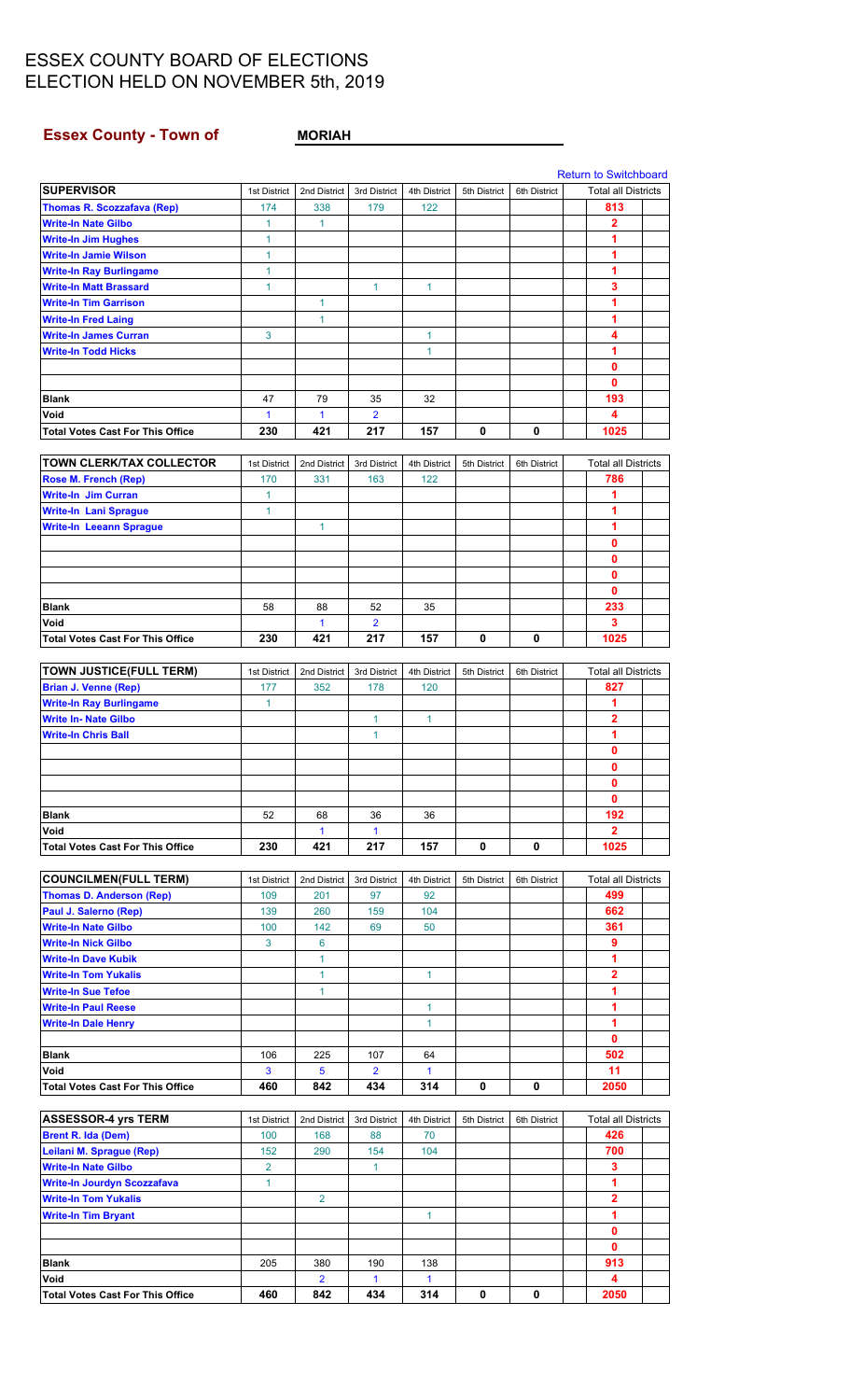### Essex County - Town of MORIAH

| <b>SUPT. Of HIGHWAYS</b>          | 1st District | 2nd District   | 3rd District | 4th District | 5th District | 6th District | <b>Total all Districts</b> |  |
|-----------------------------------|--------------|----------------|--------------|--------------|--------------|--------------|----------------------------|--|
| <b>Jamie Patrick Wilson (Rep)</b> | 166          | 280            | 163          | 106          |              |              | 715                        |  |
| <b>Write-In Tom Yukalis</b>       | 38           | 86             | 26           | 22           |              |              | 172                        |  |
| <b>Write-In Jason Sprague</b>     |              |                |              |              |              |              |                            |  |
| <b>Write-In Walt Yukalis</b>      |              |                |              |              |              |              |                            |  |
| <b>Write-in Chevenne Morin Sr</b> |              |                |              |              |              |              |                            |  |
|                                   |              |                |              |              |              |              | n                          |  |
|                                   |              |                |              |              |              |              | 0                          |  |
|                                   |              |                |              |              |              |              | 0                          |  |
| <b>Blank</b>                      | 26           | 52             | 26           | 29           |              |              | 133                        |  |
| Void                              |              | $\overline{2}$ |              |              |              |              | 2                          |  |
| Total Votes Cast For This Office  | 230          | 421            | 217          | 157          | 0            |              | 1025                       |  |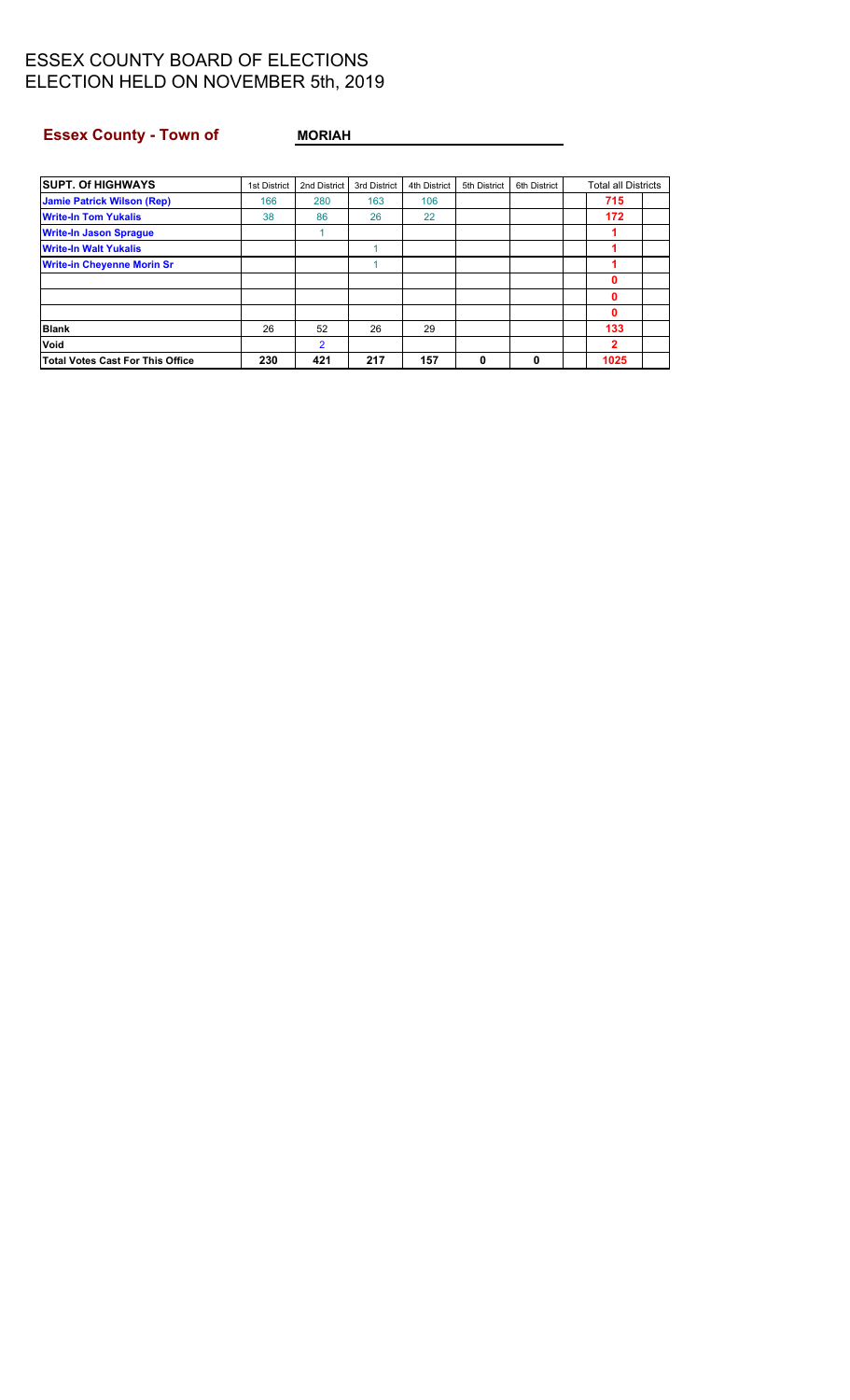## <span id="page-13-0"></span>**Essex County - Town of MEWCOMB**

|                                         |                |              |              |              |              |              | <b>Return to Switchboard</b> |  |
|-----------------------------------------|----------------|--------------|--------------|--------------|--------------|--------------|------------------------------|--|
| <b>SUPERVISOR</b>                       | 1st District   | 2nd District | 3rd District | 4th District | 5th District | 6th District | <b>Total all Districts</b>   |  |
| <b>Robin T. Deloria (Dem)</b>           | 159            |              |              |              |              |              | 159                          |  |
| <b>Write-In Mark Yandon</b>             | 24             |              |              |              |              |              | 24                           |  |
| <b>Write-In Suzanne Stith</b>           | $\overline{2}$ |              |              |              |              |              | $\overline{\mathbf{2}}$      |  |
| <b>Write-In Leonard Cook</b>            | $\mathbf{1}$   |              |              |              |              |              | 1                            |  |
|                                         |                |              |              |              |              |              | $\mathbf{0}$                 |  |
|                                         |                |              |              |              |              |              | 0                            |  |
|                                         |                |              |              |              |              |              | 0                            |  |
|                                         |                |              |              |              |              |              | $\mathbf{0}$                 |  |
| <b>Blank</b>                            | 95             |              |              |              |              |              | 95                           |  |
| Void                                    |                |              |              |              |              |              | $\mathbf{0}$                 |  |
| <b>Total Votes Cast For This Office</b> | 281            | 0            | $\mathbf 0$  | $\mathbf 0$  | 0            | $\mathbf 0$  | 281                          |  |
|                                         |                |              |              |              |              |              |                              |  |
| <b>COUNCILMEN(FULL TERM)</b>            | 1st District   | 2nd District | 3rd District | 4th District | 5th District | 6th District | <b>Total all Districts</b>   |  |
| Paul B. Hai (Dem)                       | 125            |              |              |              |              |              | 125                          |  |
| <b>Robert J. Stringer (Dem)</b>         | 77             |              |              |              |              |              | 77                           |  |
| <b>Bethebelle J. Poulin (Rep)</b>       | 63             |              |              |              |              |              | 63                           |  |
| <b>Paul D. LaCourse (Rep)</b>           | 120            |              |              |              |              |              | 120                          |  |
| <b>Paul D. LaCourse (Independent)</b>   | 16             |              |              |              |              |              | 16                           |  |
| <b>David Olbert (Independent)</b>       | 128            |              |              |              |              |              | 128                          |  |
|                                         |                |              |              |              |              |              | $\mathbf 0$                  |  |
|                                         |                |              |              |              |              |              | 0                            |  |
| <b>Blank</b>                            | 27             |              |              |              |              |              | 27                           |  |
| Void                                    | 6              |              |              |              |              |              | 6                            |  |
| <b>Total Votes Cast For This Office</b> | 562            | $\mathbf 0$  | 0            | $\mathbf 0$  | 0            | $\mathbf 0$  | 562                          |  |
|                                         |                |              |              |              |              |              |                              |  |
| <b>ASSESSOR</b>                         | 1st District   | 2nd District | 3rd District | 4th District | 5th District | 6th District | <b>Total all Districts</b>   |  |
| <b>Edna VanAuken (Dem)</b>              | 180            |              |              |              |              |              | 180                          |  |
| <b>Lowell Stringer (Dem)</b>            | 191            |              |              |              |              |              | 191                          |  |
| <b>Write-In Mike Yandon</b>             | $\overline{2}$ |              |              |              |              |              | $\overline{2}$               |  |
| <b>Write-In Dennis Thibodeau</b>        | 1              |              |              |              |              |              | 1                            |  |
| <b>Write-In Francine Thibodeau</b>      | $\mathbf{1}$   |              |              |              |              |              | 1                            |  |
| <b>Write-In Jenn Fifield</b>            | $\mathbf{1}$   |              |              |              |              |              | 1                            |  |
|                                         |                |              |              |              |              |              | 0                            |  |
|                                         |                |              |              |              |              |              | $\mathbf{0}$                 |  |
| <b>Blank</b>                            | 186            |              |              |              |              |              | 186                          |  |
| Void                                    |                |              |              |              |              |              | $\mathbf 0$                  |  |
| <b>Total Votes Cast For This Office</b> | 562            | $\mathbf 0$  | $\mathbf 0$  | $\pmb{0}$    | $\mathbf 0$  | $\mathbf 0$  | 562                          |  |
|                                         |                |              |              |              |              |              |                              |  |
| <b>SUPT. Of HIGHWAYS</b>                | 1st District   | 2nd District | 3rd District | 4th District | 5th District | 6th District | <b>Total all Districts</b>   |  |
| <b>Clifford J. Demars (Rep)</b>         | 154            |              |              |              |              |              | 154                          |  |
| Daniel N. Allen (Ind)                   | 23             |              |              |              |              |              | 23                           |  |
| Norman J. Fifield (Independent)         | 93             |              |              |              |              |              | 93                           |  |
| <b>Write-In Sue Paul</b>                | $\mathbf{1}$   |              |              |              |              |              | $\mathbf 1$                  |  |
|                                         |                |              |              |              |              |              | 0                            |  |
|                                         |                |              |              |              |              |              | 0                            |  |
|                                         |                |              |              |              |              |              | 0                            |  |
|                                         |                |              |              |              |              |              | 0                            |  |
| <b>Blank</b>                            | 10             |              |              |              |              |              | 10                           |  |
| Void                                    |                |              |              |              |              |              | $\mathbf 0$                  |  |
| <b>Total Votes Cast For This Office</b> | 281            | $\mathbf 0$  | $\mathbf 0$  | $\mathbf 0$  | $\mathbf 0$  | $\pmb{0}$    | 281                          |  |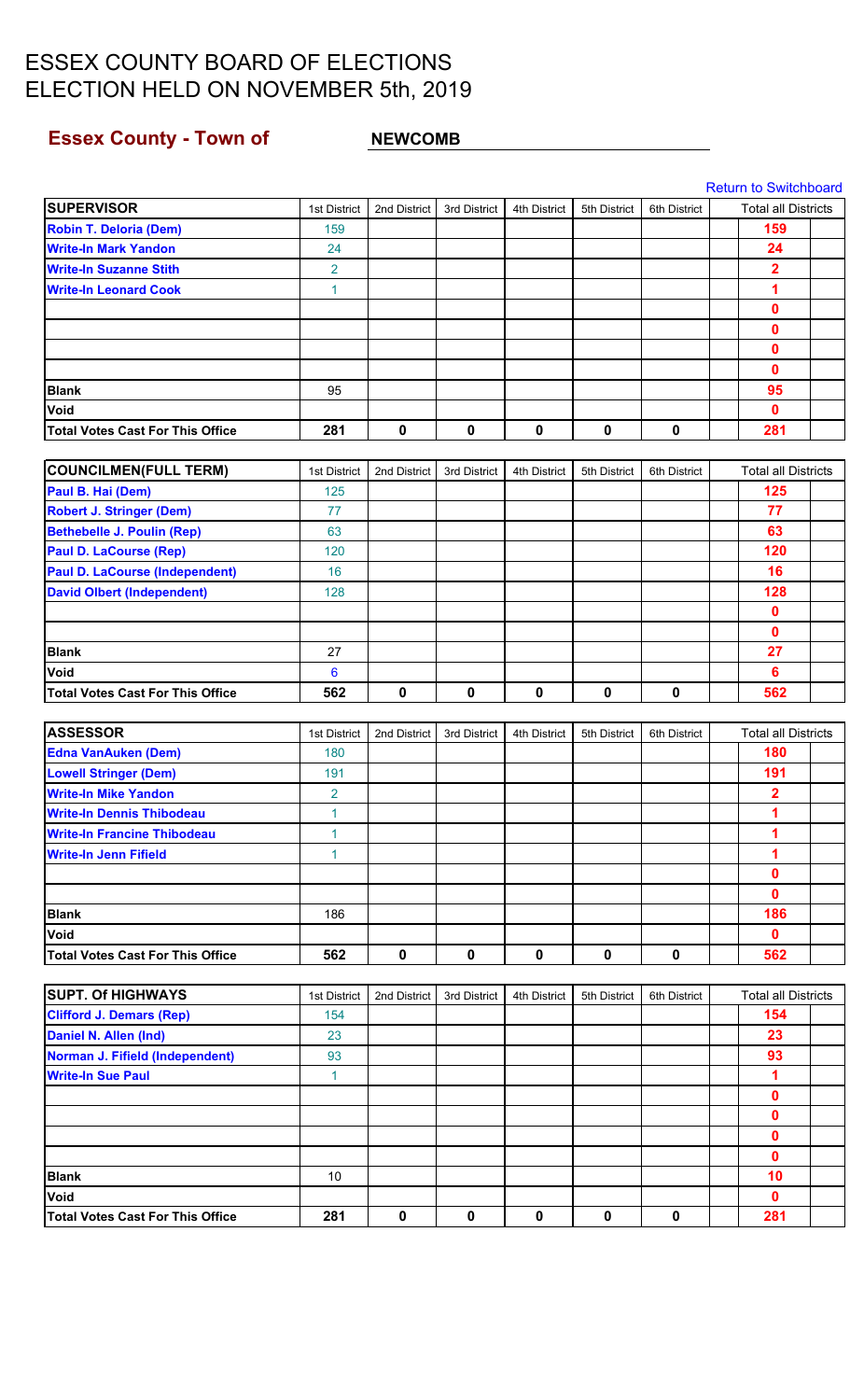### <span id="page-14-0"></span>**Essex County - Town of NORTH ELBA**

|                                         |              |              |              |              |                |              |              | <b>Return to Switchboard</b> |  |
|-----------------------------------------|--------------|--------------|--------------|--------------|----------------|--------------|--------------|------------------------------|--|
| <b>SUPERVISOR</b>                       | 1st District | 2nd District | 3rd District | 4th District | 5th District   | 6th District | 7th District | <b>Total all Districts</b>   |  |
| <b>Derek Doty (Dem)</b>                 | 52           | 161          | 88           | 59           | 128            | 135          | 91           | 714                          |  |
| <b>Jay Rand, Jr (Rep)</b>               | 93           | 54           | 141          | 158          | 178            | 184          | 46           | 854                          |  |
| <b>Jay Rand, Jr (Independent)</b>       | 20           | 6            | 19           | 34           | 25             | 35           | 9            | 148                          |  |
| <b>Fred Balzac (Gre)</b>                | 5            | 14           | 10           |              | 4              | 11           |              | 58                           |  |
| <b>Gary Kaltenback (Independent)</b>    | 61           | 21           | 70           | 41           | 51             | 66           | 18           | 328                          |  |
| <b>Write-In Robert Politi</b>           |              |              |              |              |                |              |              |                              |  |
|                                         |              |              |              |              |                |              |              | $\Omega$                     |  |
|                                         |              |              |              |              |                |              |              | $\Omega$                     |  |
| <b>Blank</b>                            | 4            | 5            | 2            | 5            | 6              | 6            | 2            | 30                           |  |
| <b>Void</b>                             |              |              |              |              | $\overline{2}$ |              |              | 4                            |  |
| <b>Total Votes Cast For This Office</b> | 236          | 262          | 331          | 304          | 394            | 437          | 173          | 2137                         |  |

| <b>TOWN CLERK/TAX COLLECTOR</b>         | 1st District | 2nd District | 3rd District | 4th District | 5th District | 6th District | 7th District | <b>Total all Districts</b> |
|-----------------------------------------|--------------|--------------|--------------|--------------|--------------|--------------|--------------|----------------------------|
| <b>Laurie C. Dudley (Rep)</b>           | 149          | 145          | 219          | 221          | 262          | 294          | 106          | 1396                       |
| <b>Write-In Theresa Cheetham Palen</b>  |              |              |              |              |              |              |              |                            |
|                                         |              |              |              |              |              |              |              | 0                          |
|                                         |              |              |              |              |              |              |              | 0                          |
|                                         |              |              |              |              |              |              |              | O                          |
|                                         |              |              |              |              |              |              |              | Ω                          |
|                                         |              |              |              |              |              |              |              | Ω                          |
|                                         |              |              |              |              |              |              |              | Ω                          |
| <b>Blank</b>                            | 87           | 116          | 112          | 83           | 132          | 143          | 67           | 740                        |
| <b>Void</b>                             |              |              |              |              |              |              |              | 0                          |
| <b>Total Votes Cast For This Office</b> | 236          | 262          | 331          | 304          | 394          | 437          | 173          | 2137                       |

| <b>COUNCILMEN(FULL TERM)</b>              | 1st District   | 2nd District   | 3rd District            | 4th District | 5th District | 6th District | <b>7th District</b> | Total all Districts |  |
|-------------------------------------------|----------------|----------------|-------------------------|--------------|--------------|--------------|---------------------|---------------------|--|
| <b>Bob Rafferty (Dem)</b>                 | 50             | 137            | 81                      | 78           | 120          | 146          | 72                  | 684                 |  |
| <b>Bob Rafferty (Independent)</b>         | 11             | 5              | 11                      | 11           | 16           | 19           | 5                   | 78                  |  |
| <b>Emily Kilburn Politi (Dem)</b>         | 115            | 165            | 142                     | 135          | 176          | 215          | 91                  | 1039                |  |
| <b>Emily Kilburn Politi (Independent)</b> | 18             | 6              | 14                      | 27           | 24           | 29           | 6                   | 124                 |  |
| <b>Doug Hoffman (Rep)</b>                 | 43             | 61             | 65                      | 76           | 88           | 97           | 52                  | 482                 |  |
| <b>Doug Hoffman (Con)</b>                 | 8              | 14             | 7                       | 9            | 15           | 11           | 10                  | 74                  |  |
| <b>Richard D. Cummings (Rep)</b>          | 71             | 47             | 133                     | 102          | 152          | 151          | 49                  | 705                 |  |
| <b>Richard D. Cummings (Independent)</b>  | 18             | 5              | 28                      | 17           | 26           | 23           | 5.                  | 122                 |  |
| <b>Richard L. Cassidy (Ind)</b>           | 67             | 32             | 104                     | 80           | 67           | 89           | 32                  | 471                 |  |
| Jeremy J. Mihill (Independent)            | 22             | 10             | 31                      | 14           | 35           | 24           | 5                   | 141                 |  |
| <b>Write-In Keith Clark</b>               |                |                |                         |              |              |              |                     |                     |  |
| <b>Blank</b>                              | 47             | 40             | 42                      | 52           | 61           | 58           | 19                  | 319                 |  |
| <b>Void</b>                               | $\overline{2}$ | $\overline{2}$ | $\overline{\mathbf{4}}$ | 6            | 8            | 12           |                     | 34                  |  |
| <b>Total Votes Cast For This Office</b>   | 472            | 524            | 662                     | 608          | 788          | 874          | 346                 | 4274                |  |

| <b>SUPT. Of HIGHWAYS</b>                | 1st District | 2nd District | 3rd District | 4th District | 5th District | 6th District | 7th District | <b>Total all Districts</b> |  |
|-----------------------------------------|--------------|--------------|--------------|--------------|--------------|--------------|--------------|----------------------------|--|
| <b>Kenneth H. Porter (Rep)</b>          | 148          | 157          | 212          | 195          | 254          | 294          | 112          | 1372                       |  |
| <b>Write-In Chris Fadden</b>            |              |              |              |              |              |              |              |                            |  |
| <b>Write-In Larry Brockway</b>          |              |              |              |              |              |              |              |                            |  |
| <b>Write-In Nick Moran</b>              |              |              |              |              |              |              |              |                            |  |
| <b>Write-In Chris Kennedy</b>           |              |              |              |              |              |              |              |                            |  |
| <b>Write-In Steve Voldana</b>           |              |              |              |              |              |              |              |                            |  |
| <b>Write-In Donna Difara</b>            |              |              |              |              |              |              |              |                            |  |
|                                         |              |              |              |              |              |              |              | 0                          |  |
| <b>Blank</b>                            | 86           | 105          | 119          | 109          | 138          | 142          | 60           | 759                        |  |
| <b>Void</b>                             |              |              |              |              |              |              |              | 0                          |  |
| <b>Total Votes Cast For This Office</b> | 236          | 262          | 331          | 304          | 394          | 437          | 173          | 2137                       |  |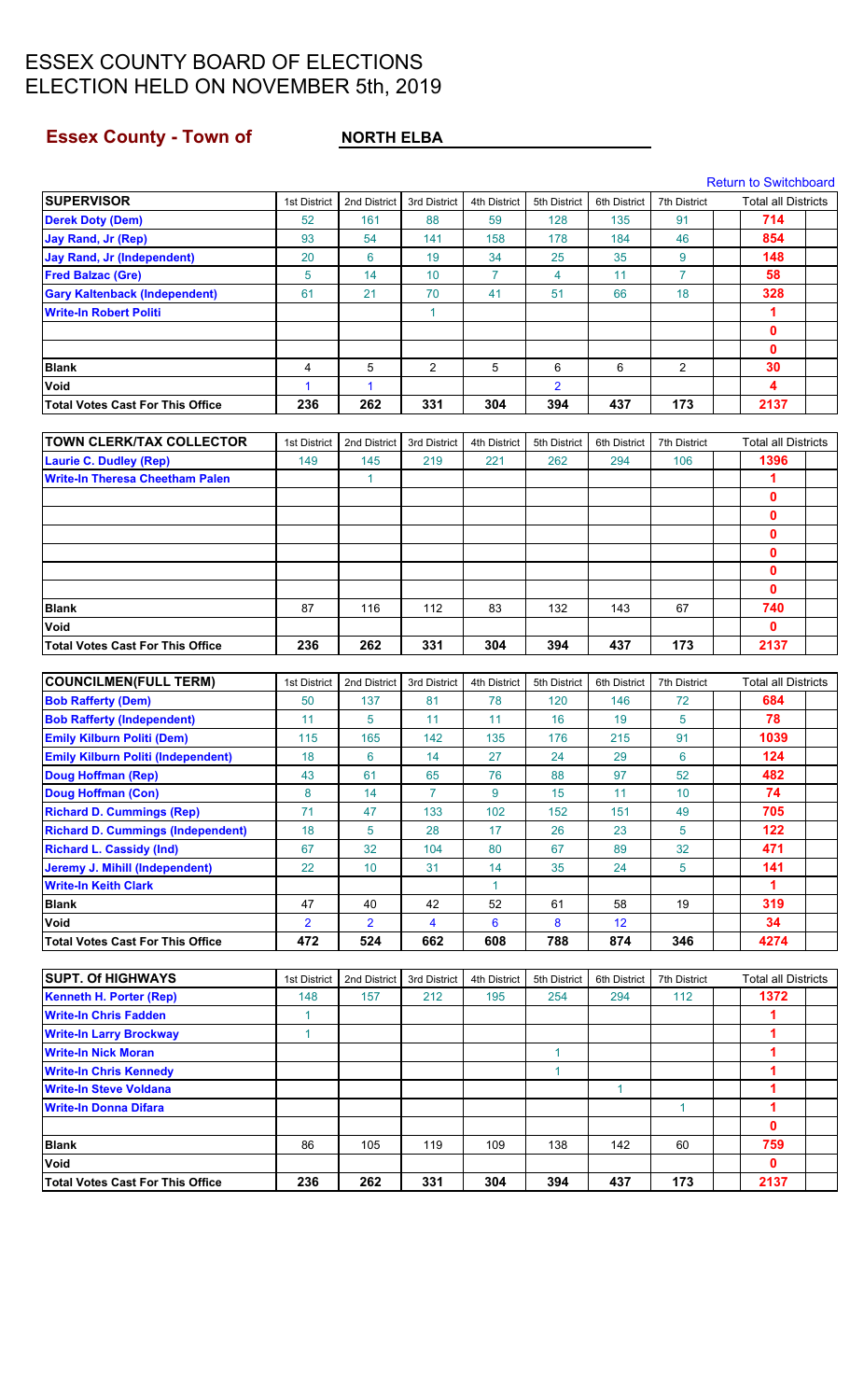#### <span id="page-15-0"></span>**Essex County - Town of NORTH HUDSON**

|                                                                  |                      |              |              |              |              |              | <b>Return to Switchboard</b> |  |
|------------------------------------------------------------------|----------------------|--------------|--------------|--------------|--------------|--------------|------------------------------|--|
| <b>SUPERVISOR</b>                                                | 1st District         | 2nd District | 3rd District | 4th District | 5th District | 6th District | <b>Total all Districts</b>   |  |
| Stephanie E. Dezalia (Rep)<br><b>Write-In Tina Mae Plumstead</b> | 83<br>6              |              |              |              |              |              | 83<br>6                      |  |
| Write-In Bruce Caza                                              | $\overline{2}$       |              |              |              |              |              | $\overline{2}$               |  |
|                                                                  |                      |              |              |              |              |              | 0                            |  |
|                                                                  |                      |              |              |              |              |              | 0                            |  |
|                                                                  |                      |              |              |              |              |              | 0                            |  |
|                                                                  |                      |              |              |              |              |              | 0                            |  |
|                                                                  |                      |              |              |              |              |              | 0                            |  |
| Blank                                                            | 31                   |              |              |              |              |              | 31                           |  |
| Void                                                             | $\overline{2}$       |              |              |              |              |              | $\overline{2}$               |  |
| <b>Total Votes Cast For This Office</b>                          | 124                  | 0            | 0            | 0            | 0            | 0            | 124                          |  |
|                                                                  |                      |              |              |              |              |              |                              |  |
| <b>TOWN CLERK</b>                                                | 1st District         | 2nd District | 3rd District | 4th District | 5th District | 6th District | <b>Total all Districts</b>   |  |
| <b>Martha M. King (Rep)</b>                                      | 88                   |              |              |              |              |              | 88                           |  |
| <b>Martha M. King (Independent)</b>                              | 4                    |              |              |              |              |              | 4                            |  |
|                                                                  |                      |              |              |              |              |              | 0                            |  |
|                                                                  |                      |              |              |              |              |              | 0                            |  |
|                                                                  |                      |              |              |              |              |              | 0<br>0                       |  |
|                                                                  |                      |              |              |              |              |              |                              |  |
|                                                                  |                      |              |              |              |              |              | 0<br>0                       |  |
| Blank                                                            |                      |              |              |              |              |              |                              |  |
| Void                                                             | 30<br>$\overline{2}$ |              |              |              |              |              | 30<br>$\mathbf{2}$           |  |
| <b>Total Votes Cast For This Office</b>                          | 124                  | 0            | 0            | 0            | 0            | 0            | 124                          |  |
|                                                                  |                      |              |              |              |              |              |                              |  |
| <b>COUNCILMEN(FULL TERM)</b>                                     | 1st District         | 2nd District | 3rd District | 4th District | 5th District | 6th District | <b>Total all Districts</b>   |  |
| Brian J. Caza (Rep)                                              | 71                   |              |              |              |              |              | 71                           |  |
| <b>Brian J. Caza (Independent)</b>                               | 3                    |              |              |              |              |              | 3                            |  |
| Maureen M. Marsden (Rep)                                         | 81                   |              |              |              |              |              | 81                           |  |
| <b>Maureen M. Marsden (Independent)</b>                          | 3                    |              |              |              |              |              | 3                            |  |
| <b>Write-In Ronald Moore</b>                                     | 9                    |              |              |              |              |              | 9                            |  |
| <b>Write-In William Plumstead</b>                                | 5                    |              |              |              |              |              | 5                            |  |
| <b>Write-In Thomas Forbes</b>                                    | 1                    |              |              |              |              |              | 1                            |  |
|                                                                  |                      |              |              |              |              |              | 0                            |  |
| <b>Blank</b>                                                     | 72                   |              |              |              |              |              | 72                           |  |
| Void                                                             | 3                    |              |              |              |              |              | 3                            |  |
| <b>Total Votes Cast For This Office</b>                          | 248                  | 0            | 0            | 0            | 0            | 0            | 248                          |  |
|                                                                  |                      |              |              |              |              |              |                              |  |
| <b>ASSESSOR</b>                                                  | 1st District         | 2nd District | 3rd District | 4th District | 5th District | 6th District | <b>Total all Districts</b>   |  |
| John K. Wilson (Dem)                                             | 49                   |              |              |              |              |              | 49                           |  |
| John K. Wilson (Independent)<br>Michael A. Marsden (Rep)         | 9<br>71              |              |              |              |              |              | 9<br>71                      |  |
| Michael A. Marsden (Independent)                                 | 3                    |              |              |              |              |              | 3                            |  |
|                                                                  |                      |              |              |              |              |              | 0                            |  |
|                                                                  |                      |              |              |              |              |              | 0                            |  |
|                                                                  |                      |              |              |              |              |              | 0                            |  |
|                                                                  |                      |              |              |              |              |              | 0                            |  |
| <b>Blank</b>                                                     | 114                  |              |              |              |              |              | 114                          |  |
| Void                                                             | $\overline{2}$       |              |              |              |              |              | $\mathbf{2}$                 |  |
| <b>Total Votes Cast For This Office</b>                          | 248                  | 0            | 0            | 0            | 0            | 0            | 248                          |  |
|                                                                  |                      |              |              |              |              |              |                              |  |
| <b>SUPT. Of HIGHWAYS</b>                                         | 1st District         | 2nd District | 3rd District | 4th District | 5th District | 6th District | <b>Total all Districts</b>   |  |
| <b>Kevin R. Duntley (Rep)</b>                                    | 93                   |              |              |              |              |              | 93                           |  |
| <b>Write-In Randy Bessey</b>                                     | $\mathbf{1}$         |              |              |              |              |              | 1                            |  |
| <b>Write-In Eric Caza</b>                                        | $\mathbf{1}$         |              |              |              |              |              | 1                            |  |
|                                                                  |                      |              |              |              |              |              | 0                            |  |
|                                                                  |                      |              |              |              |              |              | 0                            |  |
|                                                                  |                      |              |              |              |              |              | 0                            |  |
|                                                                  |                      |              |              |              |              |              | 0                            |  |
|                                                                  |                      |              |              |              |              |              | 0                            |  |
| <b>Blank</b>                                                     | 29                   |              |              |              |              |              | 29                           |  |
| Void                                                             |                      |              |              |              |              |              | 0<br>124                     |  |
| <b>Total Votes Cast For This Office</b>                          | 124                  | 0            | 0            | 0            | 0            | 0            |                              |  |
| <b>TAX COLLECTOR</b>                                             | 1st District         | 2nd District | 3rd District | 4th District | 5th District | 6th District | <b>Total all Districts</b>   |  |
|                                                                  |                      |              |              |              |              |              | 0                            |  |
|                                                                  |                      |              |              |              |              |              | 0                            |  |
|                                                                  |                      |              |              |              |              |              | 0                            |  |
|                                                                  |                      |              |              |              |              |              | 0                            |  |
|                                                                  |                      |              |              |              |              |              | 0                            |  |
|                                                                  |                      |              |              |              |              |              | 0                            |  |
|                                                                  |                      |              |              |              |              |              | 0                            |  |
|                                                                  |                      |              |              |              |              |              | 0                            |  |
| Blank                                                            | 124                  |              |              |              |              |              | 124                          |  |
| Void                                                             |                      |              |              |              |              |              | 0                            |  |
| <b>Total Votes Cast For This Office</b>                          | 124                  | 0            | 0            | 0            | 0            | 0            | 124                          |  |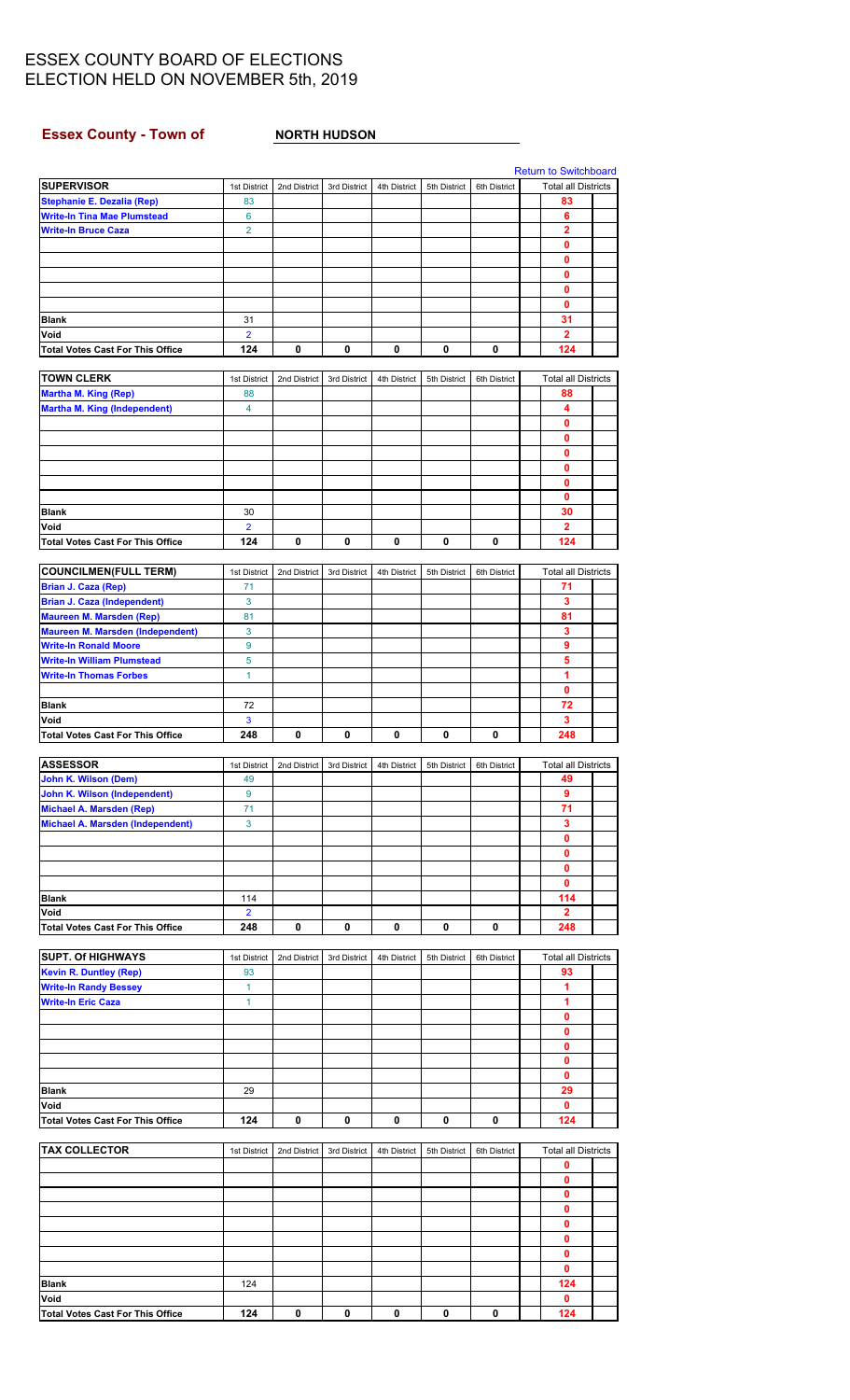### <span id="page-16-0"></span>**Essex County - Town of SCHROON**

|                                         |              |                |              |              |              |              | <b>Return to Switchboard</b> |  |
|-----------------------------------------|--------------|----------------|--------------|--------------|--------------|--------------|------------------------------|--|
| <b>SUPERVISOR</b>                       | 1st District | 2nd District   | 3rd District | 4th District | 5th District | 6th District | <b>Total all Districts</b>   |  |
| <b>Margaret Meg Wood (Rep)</b>          | 128          | 159            |              |              |              |              | 287                          |  |
| <b>Margaret Meg Wood (Independent)</b>  | 14           | $\overline{7}$ |              |              |              |              | 21                           |  |
| <b>Jeffrey Alan Subra (Independent)</b> | 230          | 218            |              |              |              |              | 448                          |  |
| <b>Write-In David Shaughnessy</b>       | 1            |                |              |              |              |              | 1                            |  |
|                                         |              |                |              |              |              |              | $\mathbf 0$                  |  |
|                                         |              |                |              |              |              |              | $\mathbf{0}$                 |  |
|                                         |              |                |              |              |              |              | $\mathbf{0}$                 |  |
|                                         |              |                |              |              |              |              | $\mathbf{0}$                 |  |
| <b>Blank</b>                            | 17           | 9              |              |              |              |              | 26                           |  |
| Void                                    |              |                |              |              |              |              | $\mathbf 0$                  |  |
| <b>Total Votes Cast For This Office</b> | 390          | 393            | 0            | 0            | $\mathbf 0$  | $\pmb{0}$    | 783                          |  |
|                                         |              |                |              |              |              |              |                              |  |
| TOWN CLERK/TAX COLLECTOR                | 1st District | 2nd District   | 3rd District | 4th District | 5th District | 6th District | <b>Total all Districts</b>   |  |
|                                         |              |                |              |              |              |              | 577                          |  |
| <b>Patricia J. Savarie (Rep)</b>        | 287          | 290            |              |              |              |              |                              |  |
| Patricia J. Savarie (Independent)       | 54           | 61             |              |              |              |              | 115                          |  |
|                                         |              |                |              |              |              |              | 0                            |  |
|                                         |              |                |              |              |              |              | $\mathbf 0$                  |  |
|                                         |              |                |              |              |              |              | $\mathbf 0$                  |  |
|                                         |              |                |              |              |              |              | $\mathbf 0$                  |  |
|                                         |              |                |              |              |              |              | $\mathbf{0}$                 |  |
|                                         |              |                |              |              |              |              | $\mathbf{0}$                 |  |
| <b>Blank</b>                            | 49           | 42             |              |              |              |              | 91                           |  |
| Void                                    |              |                |              |              |              |              | 0                            |  |
| <b>Total Votes Cast For This Office</b> | 390          | 393            | 0            | 0            | 0            | 0            | 783                          |  |
|                                         |              |                |              |              |              |              |                              |  |
| <b>COUNCILMEN(FULL TERM)</b>            | 1st District | 2nd District   | 3rd District | 4th District | 5th District | 6th District | <b>Total all Districts</b>   |  |
| Lance W. Gould (Rep)                    | 100          | 93             |              |              |              |              | 193                          |  |
| <b>Richard J. Gero (Rep)</b>            | 228          | 204            |              |              |              |              | 432                          |  |
| <b>Richard J. Gero (Independent)</b>    | 33           | 37             |              |              |              |              | 70                           |  |
| <b>John Fear (Independent)</b>          | 134          | 191            |              |              |              |              | 325                          |  |
| <b>Ethan Thompson (Independent)</b>     |              |                |              |              |              |              | 403                          |  |
|                                         | 218          | 185            |              |              |              |              |                              |  |
|                                         |              |                |              |              |              |              | $\mathbf 0$                  |  |
|                                         |              |                |              |              |              |              | $\mathbf{0}$                 |  |
|                                         |              |                |              |              |              |              | $\mathbf{0}$                 |  |
| <b>Blank</b>                            | 67           | 76             |              |              |              |              | 143                          |  |
| Void                                    |              |                |              |              |              |              | $\mathbf 0$                  |  |
| <b>Total Votes Cast For This Office</b> | 780          | 786            | 0            | $\mathbf 0$  | $\mathbf 0$  | $\mathbf 0$  | 1566                         |  |
|                                         |              |                |              |              |              |              |                              |  |
| <b>ASSESSOR</b>                         | 1st District | 2nd District   | 3rd District | 4th District | 5th District | 6th District | <b>Total all Districts</b>   |  |
| <b>Richard Schoenstadt (Dem)</b>        | 207          | 189            |              |              |              |              | 396                          |  |
| <b>Richard Newell (Rep)</b>             | 252          | 289            |              |              |              |              | 541                          |  |
|                                         |              |                |              |              |              |              | 0                            |  |
|                                         |              |                |              |              |              |              | 0                            |  |
|                                         |              |                |              |              |              |              | $\mathbf{0}$                 |  |
|                                         |              |                |              |              |              |              | $\mathbf{0}$                 |  |
|                                         |              |                |              |              |              |              | $\mathbf 0$                  |  |
|                                         |              |                |              |              |              |              | $\mathbf 0$                  |  |
| <b>Blank</b>                            | 321          | 308            |              |              |              |              | 629                          |  |
| Void                                    |              |                |              |              |              |              | $\mathbf 0$                  |  |
| <b>Total Votes Cast For This Office</b> | 780          | 786            | 0            | $\mathbf 0$  | $\mathbf 0$  | 0            | 1566                         |  |
|                                         |              |                |              |              |              |              |                              |  |
| <b>ASSESSOR- UNEXPIRED TERM</b>         | 1st District | 2nd District   | 3rd District | 4th District | 5th District | 6th District | <b>Total all Districts</b>   |  |
| Erica Hedden (Rep)                      | 274          | 308            |              |              |              |              | 582                          |  |
|                                         |              |                |              |              |              |              | 0                            |  |
|                                         |              |                |              |              |              |              | 0                            |  |
|                                         |              |                |              |              |              |              | $\mathbf 0$                  |  |
|                                         |              |                |              |              |              |              |                              |  |
|                                         |              |                |              |              |              |              | 0                            |  |
|                                         |              |                |              |              |              |              | $\mathbf 0$                  |  |
|                                         |              |                |              |              |              |              | $\mathbf 0$                  |  |
|                                         |              |                |              |              |              |              | 0                            |  |
| <b>Blank</b>                            | 116          | 85             |              |              |              |              | 201                          |  |
|                                         |              |                |              |              |              |              |                              |  |
| Void                                    | 390          | 393            | 0            | $\mathbf 0$  |              |              | $\mathbf{0}$<br>783          |  |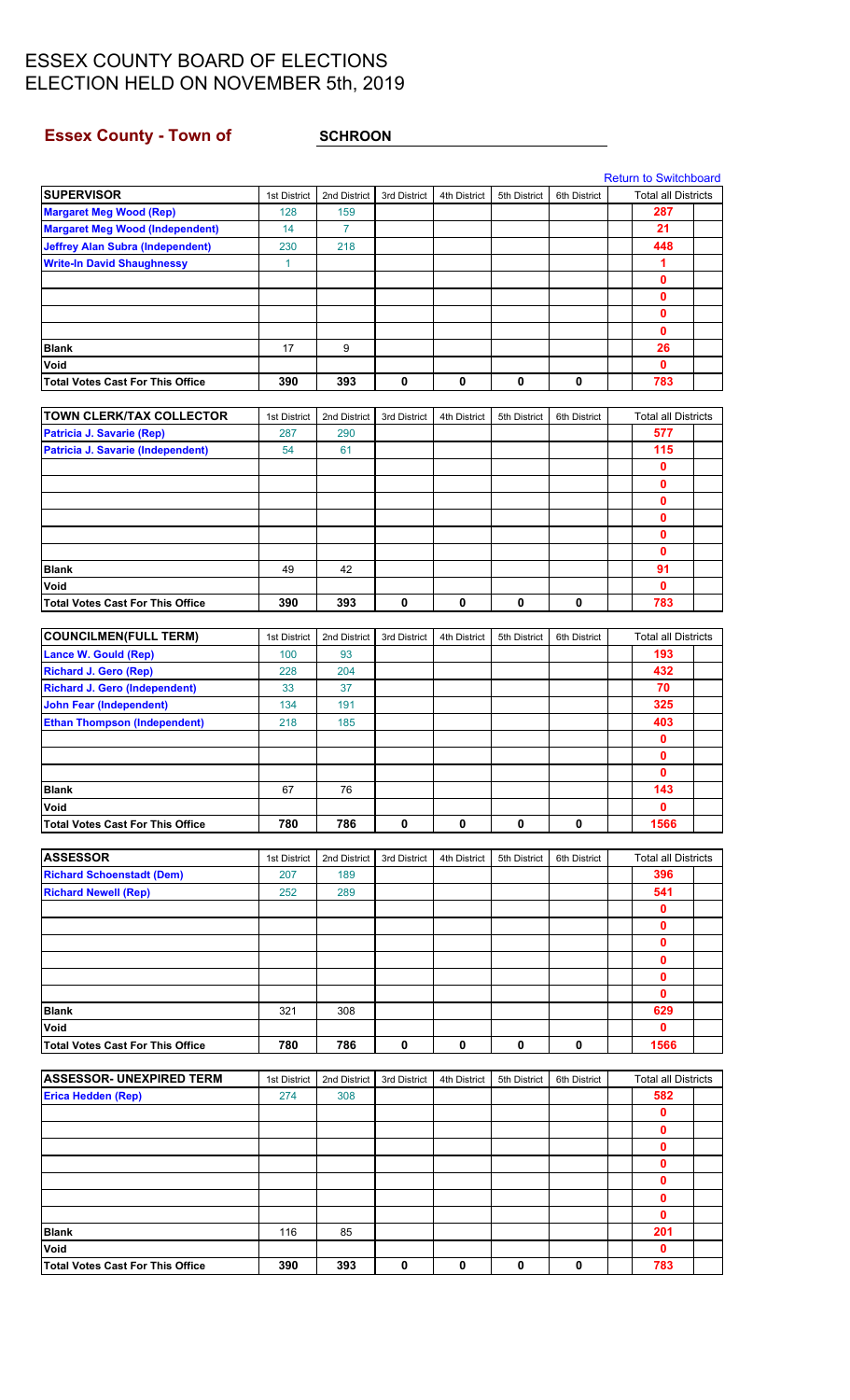## **Essex County - Town of SCHROON**

| <b>SUPT. Of HIGHWAYS</b>                | 1st District | 2nd District | 3rd District | 4th District | 5th District | 6th District | <b>Total all Districts</b> |  |
|-----------------------------------------|--------------|--------------|--------------|--------------|--------------|--------------|----------------------------|--|
| <b>Dana Shaughnessy (Rep)</b>           | 282          | 333          |              |              |              |              | 615                        |  |
| <b>Write-In Brent DeZalia</b>           | 2            |              |              |              |              |              | 2                          |  |
| <b>Write-In Ethan Thompson</b>          |              |              |              |              |              |              |                            |  |
|                                         |              |              |              |              |              |              |                            |  |
|                                         |              |              |              |              |              |              |                            |  |
|                                         |              |              |              |              |              |              | Λ                          |  |
|                                         |              |              |              |              |              |              |                            |  |
|                                         |              |              |              |              |              |              | 0                          |  |
| <b>Blank</b>                            | 105          | 60           |              |              |              |              | 165                        |  |
| Void                                    |              |              |              |              |              |              | 0                          |  |
| <b>Total Votes Cast For This Office</b> | 390          | 393          | 0            | 0            | 0            | 0            | 783                        |  |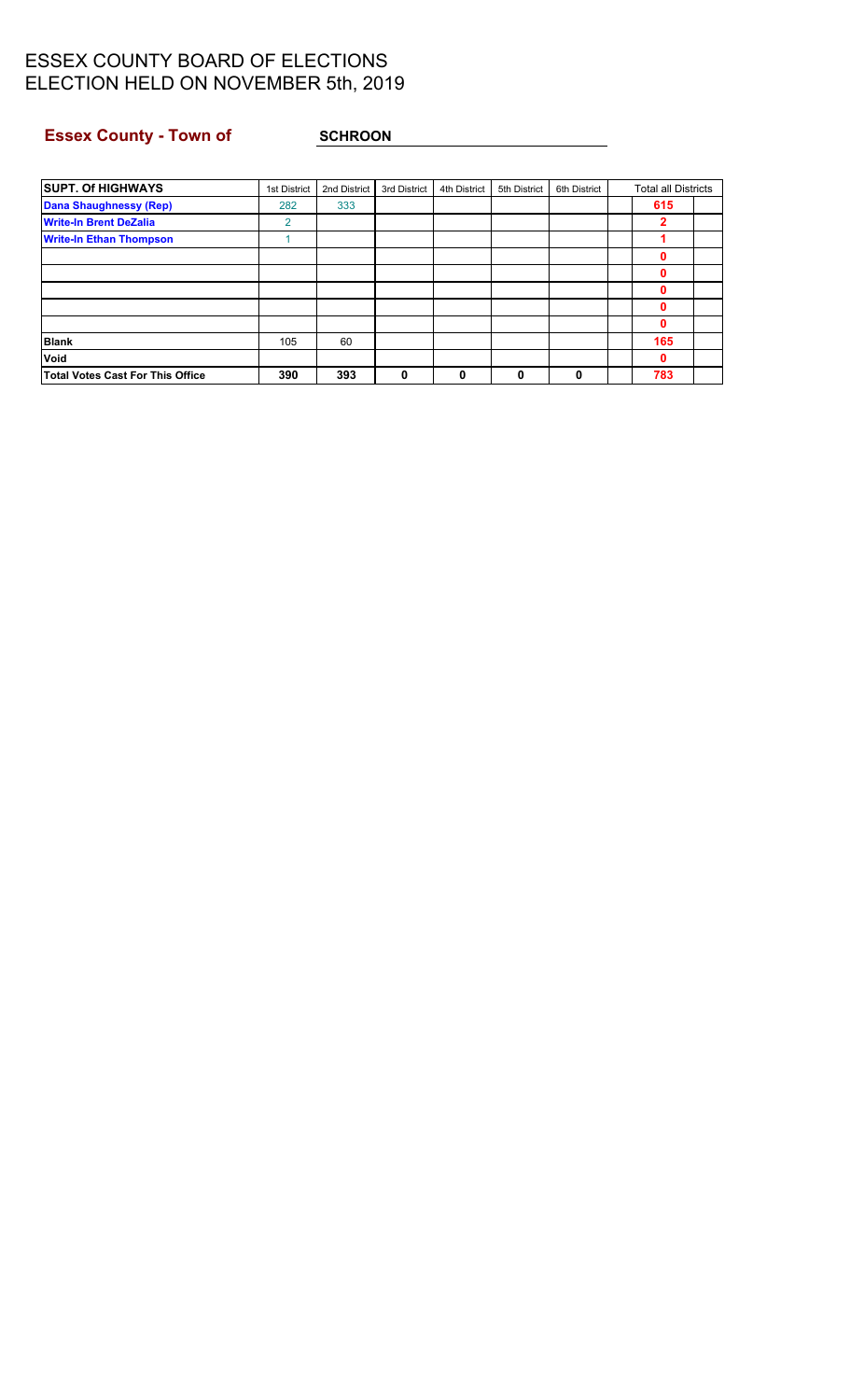# <span id="page-18-0"></span>**Essex County - Town of ST ARMAND**

|                                        |              |              |              |              |              |              | <b>Return to Switchboard</b> |  |
|----------------------------------------|--------------|--------------|--------------|--------------|--------------|--------------|------------------------------|--|
| <b>SUPERVISOR(UNEXPIRED TERM)</b>      | 1st District | 2nd District | 3rd District | 4th District | 5th District | 6th District | <b>Total all Districts</b>   |  |
| <b>Davina Winemiller (Independent)</b> | 222          |              |              |              |              |              | 222                          |  |
| <b>Victor Burman (Independent)</b>     | 61           |              |              |              |              |              | 61                           |  |
|                                        |              |              |              |              |              |              | 0                            |  |
|                                        |              |              |              |              |              |              | 0                            |  |
|                                        |              |              |              |              |              |              | 0                            |  |
|                                        |              |              |              |              |              |              | 0                            |  |
|                                        |              |              |              |              |              |              | 0                            |  |
|                                        |              |              |              |              |              |              | 0                            |  |
| <b>Blank</b>                           | 45           |              |              |              |              |              | 45                           |  |
| Void                                   | 1            |              |              |              |              |              | 1                            |  |
| Total Votes Cast For This Office       | 329          | 0            | $\mathbf 0$  | 0            | 0            | 0            | 329                          |  |
|                                        |              |              |              |              |              |              |                              |  |
| <b>COUNCILMEN(FULL TERM)</b>           | 1st District | 2nd District | 3rd District | 4th District | 5th District | 6th District | <b>Total all Districts</b>   |  |
| <b>Donald R. Amell (Dem)</b>           | 218          |              |              |              |              |              | 218                          |  |
| <b>Karl Law (Rep)</b>                  | 183          |              |              |              |              |              | 183                          |  |
| <b>Write-In Whitson Grimone</b>        | $\mathbf{1}$ |              |              |              |              |              | 1                            |  |
| <b>Write-In Sandy Hayes</b>            | 1            |              |              |              |              |              | 1                            |  |
| <b>Write-In Victor Burman</b>          | 1            |              |              |              |              |              | 1                            |  |
| <b>Write-In Paul King</b>              | 1            |              |              |              |              |              | 1                            |  |
| <b>Write-In Tim Branfalt</b>           | 1            |              |              |              |              |              | 1                            |  |
|                                        |              |              |              |              |              |              | 0                            |  |
| <b>Blank</b>                           | 251          |              |              |              |              |              | 251                          |  |
| <b>Void</b>                            | 1            |              |              |              |              |              | 1                            |  |
| Total Votes Cast For This Office       | 658          | 0            | 0            | 0            | 0            | 0            | 658                          |  |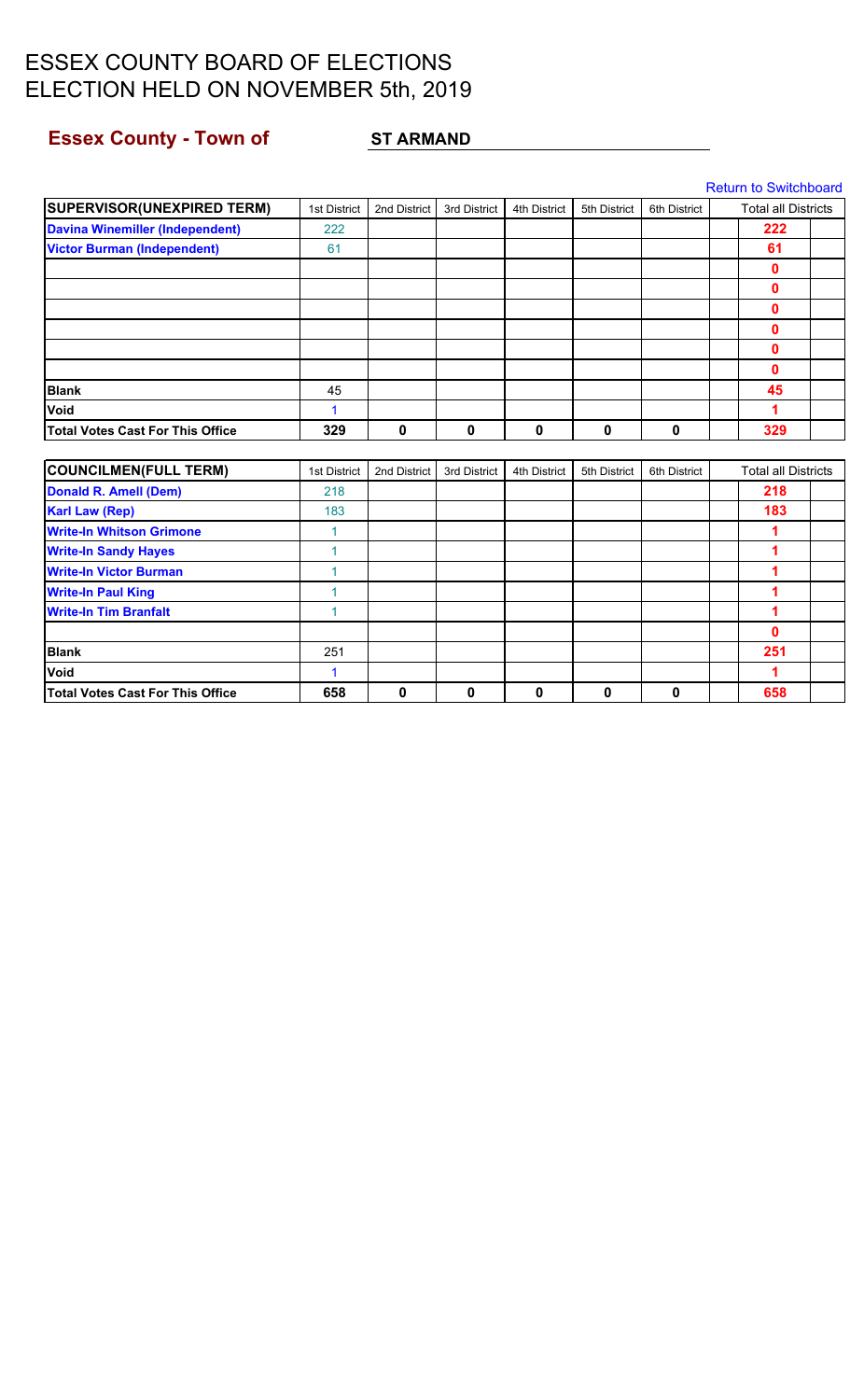#### <span id="page-19-0"></span>**Essex County - Town of TICONDEROGA**

|                                                 |                         |                     |              |                |                |                     | <b>Return to Switchboard</b> |  |
|-------------------------------------------------|-------------------------|---------------------|--------------|----------------|----------------|---------------------|------------------------------|--|
| <b>SUPERVISOR</b>                               | 1st District            | 2nd District        | 3rd District | 4th District   | 5th District   | 6th District        | <b>Total all Districts</b>   |  |
| Joseph M. Giordano (Rep)                        | 113                     | 131                 | 98           | 110            | 63             | 96                  | 611                          |  |
| <b>Joseph M. Giordano (Independent)</b>         | 13                      | 10                  | 8            | 9              | 9              | 11                  | 60                           |  |
| <b>Write-In James Cawley</b>                    | 50                      | 62                  | 25           | 45             | 49             | 50                  | 281                          |  |
| <b>Write-In Dennis Towne</b>                    |                         |                     |              |                | $\mathbf{1}$   |                     | 1                            |  |
| <b>Write-In Farrelly Izzo</b>                   |                         |                     |              |                | $\overline{2}$ |                     | $\overline{2}$               |  |
|                                                 |                         |                     |              |                |                |                     | 1                            |  |
| <b>Write-In Patrick Cawley</b>                  | 1                       |                     |              |                |                |                     |                              |  |
| <b>Write-In William Grinnell</b>                |                         |                     | 1            | 1              |                |                     | 2                            |  |
| <b>Write-In Robert Cawley</b>                   |                         |                     |              | 1              |                |                     | 1                            |  |
| <b>Write-In Pam Masher</b>                      |                         |                     |              |                |                | $\overline{2}$      | 2                            |  |
| <b>Write-In Dan Towne</b>                       |                         | 1                   |              |                |                |                     | 1                            |  |
| <b>Write-In Robert Dedrick</b>                  |                         | $\overline{2}$      |              |                |                |                     | $\overline{2}$               |  |
| <b>Write-In Justin Taylor</b>                   |                         | 1                   |              |                |                |                     | 1                            |  |
| <b>Write-In Wayne Taylor Sr</b>                 |                         | 1                   |              |                |                |                     | 1                            |  |
| <b>Write-In Brandon Pelerin</b>                 |                         | 1                   |              |                |                |                     | 1                            |  |
|                                                 |                         |                     |              |                |                |                     | 0                            |  |
| Blank                                           | 28                      | 45                  | 32           | 59             | 30             | 36                  | 230                          |  |
| Void                                            | $\mathbf{1}$            | $\overline{2}$      | $\mathbf{1}$ |                | 3              | $\overline{2}$      | 9                            |  |
| <b>Total Votes Cast For This Office</b>         | 206                     | 256                 | 165          | 225            | 157            | 197                 | 1206                         |  |
|                                                 |                         |                     |              |                |                |                     |                              |  |
|                                                 |                         |                     |              |                |                |                     |                              |  |
| <b>TOWN CLERK/TAX COLLECTOR</b>                 | 1st District            | 2nd District        | 3rd District | 4th District   | 5th District   | 6th District        | <b>Total all Districts</b>   |  |
| <b>Tonya M. Thompson (Rep)</b>                  | 178                     | 216                 | 141          | 195            | 138            | 174                 | 1042                         |  |
|                                                 |                         |                     |              |                |                |                     | 0                            |  |
|                                                 |                         |                     |              |                |                |                     | 0                            |  |
|                                                 |                         |                     |              |                |                |                     | 0                            |  |
|                                                 |                         |                     |              |                |                |                     | 0                            |  |
|                                                 |                         |                     |              |                |                |                     | 0                            |  |
|                                                 |                         |                     |              |                |                |                     | 0                            |  |
|                                                 |                         |                     |              |                |                |                     | 0                            |  |
| Blank                                           | 28                      | 37                  | 23           | 29             | 16             | 21                  | 154                          |  |
| Void                                            |                         | 3                   | 1            | $\mathbf{1}$   | 3              | $\overline{2}$      | 10                           |  |
|                                                 |                         |                     |              |                |                |                     |                              |  |
| <b>Total Votes Cast For This Office</b>         | 206                     | 256                 | 165          | 225            | 157            | 197                 | 1206                         |  |
|                                                 |                         |                     |              |                |                |                     |                              |  |
| TOWN JUSTICE(FULL TERM)                         | 1st District            | 2nd District        | 3rd District | 4th District   | 5th District   | 6th District        | <b>Total all Districts</b>   |  |
| <b>James F O'Bryan (Rep)</b>                    | 167                     | 216                 | 135          | 188            | 128            | 171                 | 1005                         |  |
| Write-In Benji Hall                             |                         |                     |              | 1              |                |                     | 1                            |  |
| <b>Write-In Paul Sharkey</b>                    |                         | 1                   |              |                |                |                     | 1                            |  |
|                                                 |                         |                     |              |                |                |                     | 0                            |  |
|                                                 |                         |                     |              |                |                |                     |                              |  |
|                                                 |                         |                     |              |                |                |                     | 0                            |  |
|                                                 |                         |                     |              |                |                |                     |                              |  |
|                                                 |                         |                     |              |                |                |                     | 0                            |  |
|                                                 |                         |                     |              |                |                |                     | 0                            |  |
|                                                 |                         |                     |              |                |                |                     | 0                            |  |
| Blank                                           | 39                      | 38                  | 30           | 36             | 28             | 26                  | 197                          |  |
| Void                                            |                         | 1                   |              |                | 1              |                     | $\overline{\mathbf{2}}$      |  |
| <b>Total Votes Cast For This Office</b>         | 206                     | 256                 | 165          | 225            | 157            | 197                 | 1206                         |  |
|                                                 |                         |                     |              |                |                |                     |                              |  |
| <b>COUNCILMEN(FULL TERM)</b>                    | 1st District            | 2nd District        | 3rd District | 4th District   | 5th District   | 6th District        | <b>Total all Districts</b>   |  |
| <b>Thomas F. Cunningham (Dem)</b>               | 92                      | 108                 | 83           | 88             | 71             | 85                  | 527                          |  |
| <b>Thomas F. Cunningham (Independent)</b>       | 8                       | 8                   | 3            | 14             | $\overline{7}$ | 9                   | 49                           |  |
| <b>M. Mark Russell (Rep)</b>                    | 117                     | 155                 | 101          | 145            | 108            | 140                 | 766                          |  |
| <b>Heath Towne (Rep)</b>                        | 104                     | 128                 | 74           | 108            | 63             | 95                  | 572                          |  |
| <b>Write-In Mike Shaw</b>                       |                         |                     |              |                | $\mathbf{1}$   |                     | 1                            |  |
|                                                 |                         |                     |              |                |                |                     |                              |  |
| <b>Write-In James Cawley</b>                    |                         |                     |              | 1              |                |                     | 1                            |  |
| <b>Write-In Dan Towne</b>                       |                         | 1                   |              |                |                |                     | 1                            |  |
|                                                 |                         |                     |              |                |                |                     | 0                            |  |
| Blank                                           | 87                      | 110                 | 68           | 94             | 62             | 65                  | 486                          |  |
| Void                                            | $\overline{\mathbf{4}}$ | $\overline{2}$      | $\mathbf{1}$ |                | $\overline{2}$ |                     | 9                            |  |
| <b>Total Votes Cast For This Office</b>         | 412                     | 512                 | 330          | 450            | 314            | 394                 | 2412                         |  |
|                                                 |                         |                     |              |                |                |                     |                              |  |
| <b>SUPT. Of HIGHWAYS</b>                        | 1st District            | 2nd District        | 3rd District | 4th District   | 5th District   | 6th District        | <b>Total all Districts</b>   |  |
| <b>Salvatore Barnao (Rep)</b>                   | 108                     | 132                 | 89           | 126            | 77             | 98                  | 630                          |  |
| Paul J. Sharkey (Independent)                   | 22                      | 17                  | 14           | $\overline{7}$ | 6              | 10                  | 76                           |  |
| <b>Write-In Farrelly Izzo</b>                   | 57                      | 95                  | 46           | 81             | 64             | 74                  | 417                          |  |
| Write-In Izzo                                   | $\mathbf{1}$            |                     |              | $\overline{2}$ |                |                     | 3                            |  |
|                                                 |                         |                     |              |                |                |                     |                              |  |
| <b>Write-In Frank Izzo</b>                      |                         | 1                   |              |                |                |                     | 1                            |  |
| <b>Write-In Esseo</b>                           |                         | 1                   |              |                |                |                     | 1                            |  |
| <b>Write-In Jason Greenwood</b>                 |                         |                     | $\mathbf{1}$ |                |                |                     | 1                            |  |
| <b>Write-In James Cawley</b>                    |                         |                     |              |                |                | $\mathbf{1}$        | 1                            |  |
| Blank                                           | 18                      | 9                   | 15           | 9              | 10             | 13                  | 74                           |  |
| Void<br><b>Total Votes Cast For This Office</b> | 206                     | $\mathbf{1}$<br>256 | 165          | 225            | 157            | $\mathbf{1}$<br>197 | $\overline{2}$<br>1206       |  |

#### MISCELLANEOUS

| <b>Proposal One-An Amendment YES</b> | 741 | 63   | 49  | 37 <sup>l</sup> | 32  | 48  | 303  |  |
|--------------------------------------|-----|------|-----|-----------------|-----|-----|------|--|
| <b>Proposal One-An Amendment NO</b>  | 121 | 1491 | 97  | 111             | 92  | 116 | 686  |  |
| <b>Blank</b>                         |     | 44   | 19  | 77              | 33  | 32  | 216  |  |
| <b>Void</b>                          |     |      |     |                 |     |     |      |  |
| <b>Total Votes Cast</b>              | 206 | 256  | 165 | 225             | 157 | 197 | 1206 |  |

**Proposal Number One, Town Proposition Number One:**

**Shall the Town of Ticonderoga Resolution dated May 9th, 2019 extending the term of office of Supervisor of the town of Ticonderoga from two years to four years be approved?**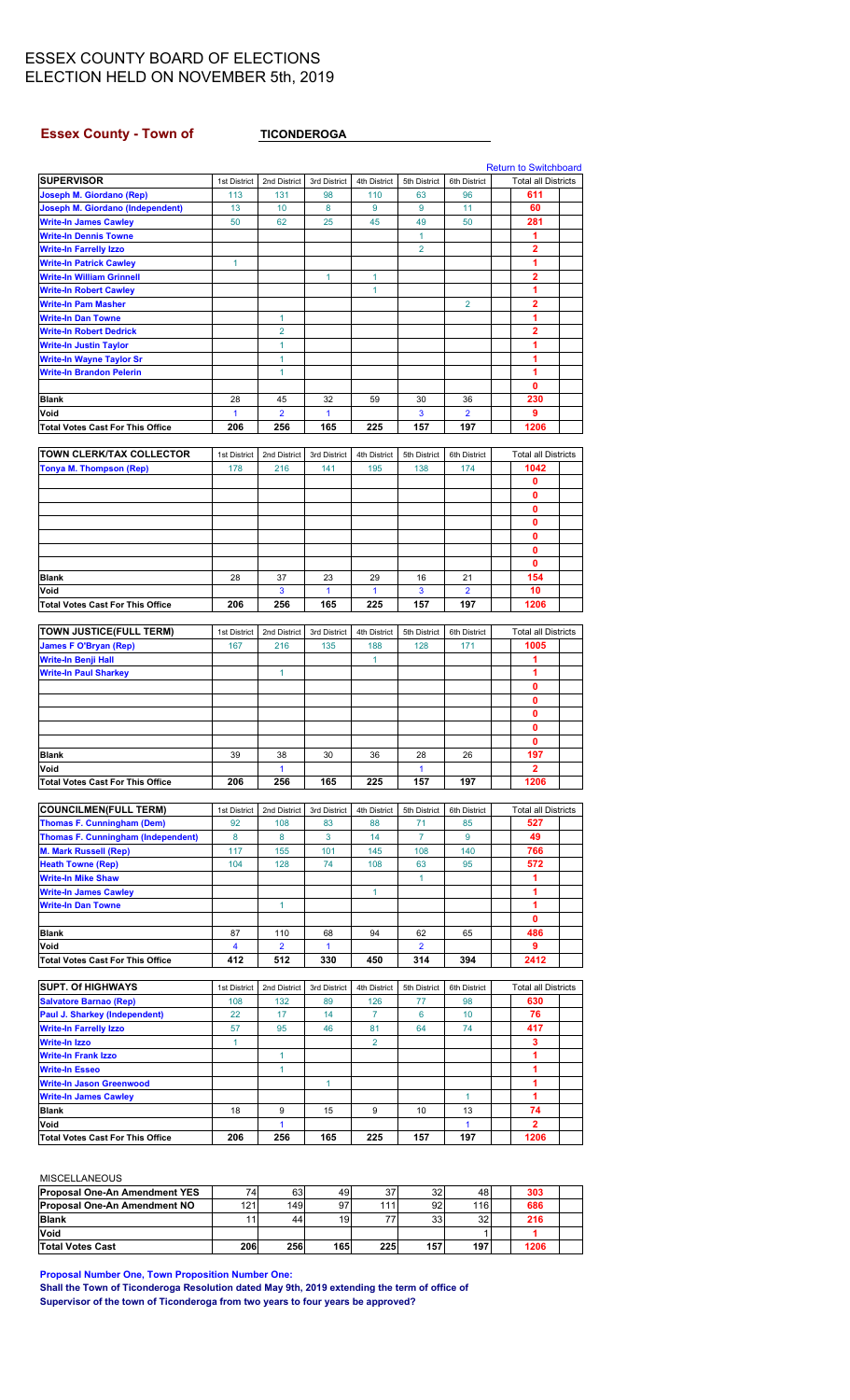## <span id="page-20-0"></span>**Essex County - Town of WESTPORT**

|                                         |              |              |              |              |              |              | <b>Return to Switchboard</b> |  |
|-----------------------------------------|--------------|--------------|--------------|--------------|--------------|--------------|------------------------------|--|
| <b>SUPERVISOR</b>                       | 1st District | 2nd District | 3rd District | 4th District | 5th District | 6th District | <b>Total all Districts</b>   |  |
| <b>Michael Ike Tyler (Rep)</b>          | 72           | 212          |              |              |              |              | 284                          |  |
| <b>Michael Ike Tyler (Independent)</b>  | 17           | 85           |              |              |              |              | 102                          |  |
| <b>Write-In Ken Hughes</b>              | 1            |              |              |              |              |              | 1                            |  |
| <b>Write-In George Hainer</b>           | 1            | $\mathbf{1}$ |              |              |              |              | $\overline{\mathbf{2}}$      |  |
| <b>Write-In George Tefoe Jr</b>         |              | $\mathbf{1}$ |              |              |              |              | 1                            |  |
| <b>Write-In Dennis Hammond</b>          |              | 1            |              |              |              |              | 1                            |  |
| <b>Write-In Steve VanNort</b>           |              | 1            |              |              |              |              | 1                            |  |
|                                         |              |              |              |              |              |              | 0                            |  |
| <b>Blank</b>                            | 18           | 61           |              |              |              |              | 79                           |  |
| Void                                    |              |              |              |              |              |              | 0                            |  |
| <b>Total Votes Cast For This Office</b> | 109          | 362          | $\mathbf 0$  | 0            | $\mathbf 0$  | 0            | 471                          |  |
|                                         |              |              |              |              |              |              |                              |  |
| <b>TOWN CLERK/TAX COLLECTOR</b>         | 1st District | 2nd District | 3rd District | 4th District | 5th District | 6th District | <b>Total all Districts</b>   |  |
| <b>Julie Schreiber (Independent)</b>    | 68           | 232          |              |              |              |              | 300                          |  |
|                                         |              |              |              |              |              |              | 0                            |  |
|                                         |              |              |              |              |              |              | 0                            |  |
|                                         |              |              |              |              |              |              | 0                            |  |
|                                         |              |              |              |              |              |              | 0                            |  |
|                                         |              |              |              |              |              |              | 0                            |  |
|                                         |              |              |              |              |              |              | 0                            |  |
|                                         |              |              |              |              |              |              | 0                            |  |
| <b>Blank</b>                            | 40           | 130          |              |              |              |              | 170                          |  |
| Void                                    | 1            |              |              |              |              |              | 1                            |  |
| <b>Total Votes Cast For This Office</b> | 109          | 362          | $\mathbf 0$  | 0            | 0            | 0            | 471                          |  |
|                                         |              |              |              |              |              |              |                              |  |
| <b>COUNCILMEN(FULL TERM)</b>            | 1st District | 2nd District | 3rd District | 4th District | 5th District | 6th District | <b>Total all Districts</b>   |  |
| <b>Michael Brankman (Dem)</b>           | 75           | 259          |              |              |              |              | 334                          |  |
| <b>Barry W. Morrison (Rep)</b>          | 68           | 210          |              |              |              |              | 278                          |  |
| <b>Write-In Jessica Storey</b>          |              | 1            |              |              |              |              | 1                            |  |
| <b>Write-In Taylor Atwell</b>           |              | $\mathbf{1}$ |              |              |              |              | 1                            |  |
| <b>Write-In Tim Sherman</b>             |              | $\mathbf{1}$ |              |              |              |              | 1                            |  |
|                                         |              |              |              |              |              |              | 0                            |  |
|                                         |              |              |              |              |              |              | 0                            |  |
|                                         |              |              |              |              |              |              | 0                            |  |
| <b>Blank</b>                            | 75           | 252          |              |              |              |              | 327                          |  |
| Void                                    |              |              |              |              |              |              | 0                            |  |
| <b>Total Votes Cast For This Office</b> | 218          | 724          | $\pmb{0}$    | $\pmb{0}$    | $\pmb{0}$    | 0            | 942                          |  |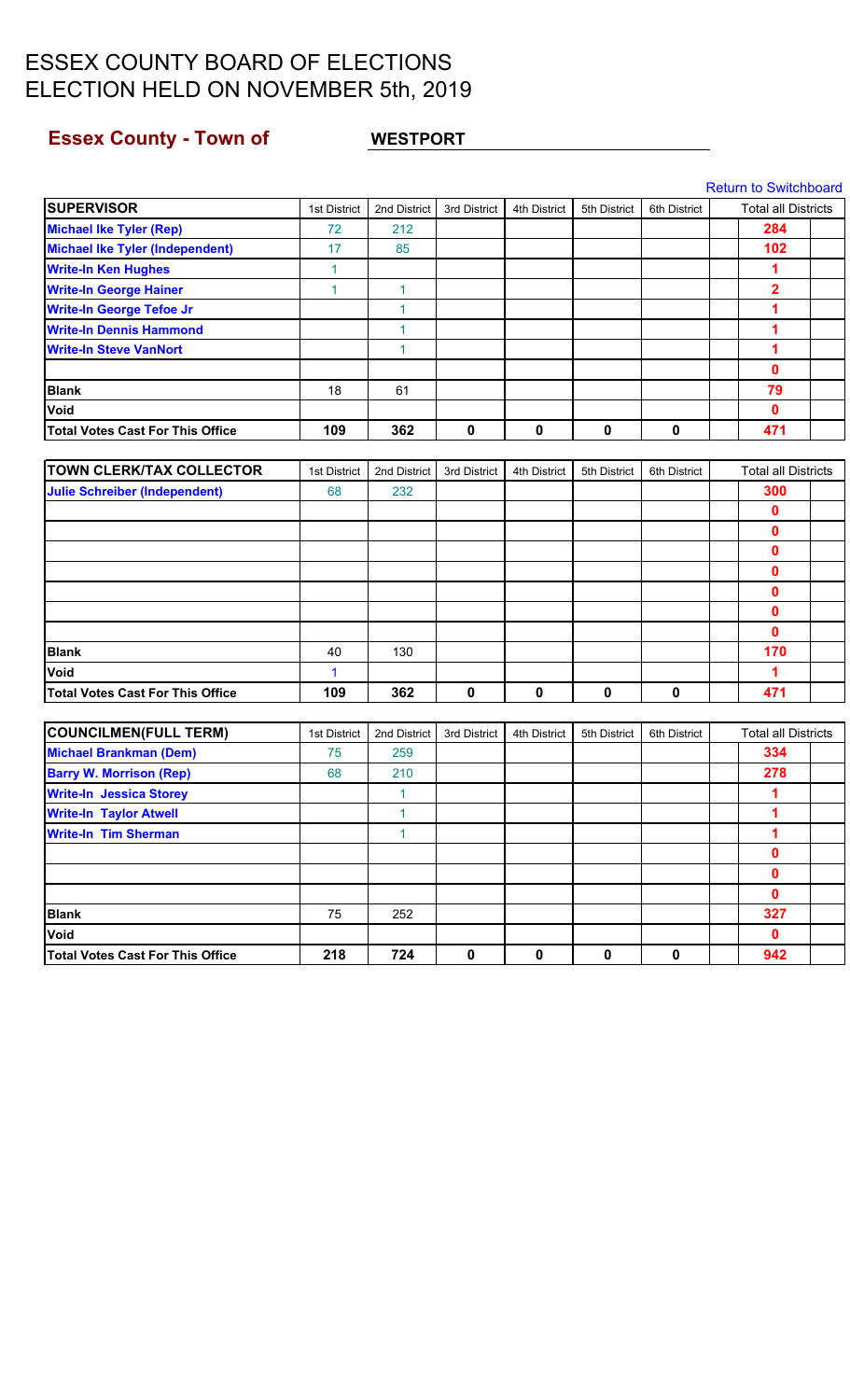### <span id="page-21-0"></span>**Essex County - Town of WILLSBORO**

|                                               |                |              |              |              |              |              | <b>Return to Switchboard</b> |  |
|-----------------------------------------------|----------------|--------------|--------------|--------------|--------------|--------------|------------------------------|--|
| <b>SUPERVISOR</b>                             | 1st District   | 2nd District | 3rd District | 4th District | 5th District | 6th District | <b>Total all Districts</b>   |  |
| <b>Shawn Gillilland (Rep)</b>                 | 212            | 167          |              |              |              |              | 379                          |  |
| <b>Shawn Gillilland (Con)</b>                 | 34             | 32           |              |              |              |              | 66                           |  |
| <b>Wendy R. Sayward (Independent)</b>         | 176            | 138          |              |              |              |              | 314                          |  |
|                                               |                |              |              |              |              |              | $\mathbf 0$                  |  |
|                                               |                |              |              |              |              |              | 0                            |  |
|                                               |                |              |              |              |              |              | $\bf{0}$                     |  |
|                                               |                |              |              |              |              |              | $\bf{0}$                     |  |
|                                               |                |              |              |              |              |              | $\bf{0}$                     |  |
| <b>Blank</b>                                  | 14             | 18           |              |              |              |              | 32                           |  |
| Void                                          | $\overline{2}$ | 1            |              |              |              |              | $\mathbf{3}$                 |  |
| <b>Total Votes Cast For This Office</b>       | 438            | 356          | 0            | $\pmb{0}$    | $\mathbf 0$  | $\pmb{0}$    | 794                          |  |
|                                               |                |              |              |              |              |              |                              |  |
| <b>TOWN CLERK/TAX COLLECTOR</b>               | 1st District   | 2nd District | 3rd District | 4th District | 5th District | 6th District | <b>Total all Districts</b>   |  |
| <b>Bridget A. Brown (Rep)</b>                 | 173            | 130          |              |              |              |              | 303                          |  |
| <b>Bridget A. Brown (Independent)</b>         | 13             | 16           |              |              |              |              | 29                           |  |
| <b>Carrie Foley (Independent)</b>             | 186            | 138          |              |              |              |              | 324                          |  |
| <b>Lori A. Gay (Independent)</b>              | 46             | 55           |              |              |              |              | 101                          |  |
|                                               |                |              |              |              |              |              | $\mathbf 0$                  |  |
|                                               |                |              |              |              |              |              | 0                            |  |
|                                               |                |              |              |              |              |              | 0                            |  |
|                                               |                |              |              |              |              |              | $\bf{0}$                     |  |
| <b>Blank</b>                                  | 15             | 17           |              |              |              |              | 32                           |  |
| Void                                          | 5              |              |              |              |              |              | $\overline{\mathbf{5}}$      |  |
| <b>Total Votes Cast For This Office</b>       | 438            | 356          | $\mathbf 0$  | $\mathbf 0$  | 0            | $\mathbf 0$  | 794                          |  |
|                                               |                |              |              |              |              |              |                              |  |
| <b>COUNCILMEN(FULL TERM)</b>                  | 1st District   | 2nd District | 3rd District | 4th District | 5th District | 6th District | <b>Total all Districts</b>   |  |
| <b>Hannah Jacques (Dem)</b>                   | 160            | 120          |              |              |              |              | 280                          |  |
| <b>Lane J. Sayward (Rep)</b>                  | 232            | 195          |              |              |              |              | 427                          |  |
| <b>Lane J. Sayward (Independent)</b>          | 38             | 29           |              |              |              |              | 67                           |  |
| <b>Steven K. Benway (Rep)</b>                 | 220            | 187          |              |              |              |              | 407                          |  |
| <b>Steven K. Benway (Independent)</b>         | 38             | 21           |              |              |              |              | 59                           |  |
| <b>Write-In Donald Trump</b>                  | $\mathbf{1}$   |              |              |              |              |              | 1                            |  |
|                                               |                |              |              |              |              |              | 0                            |  |
|                                               |                |              |              |              |              |              | $\mathbf{0}$                 |  |
| <b>Blank</b>                                  | 187            | 160          |              |              |              |              | 347                          |  |
| Void                                          |                |              |              |              |              |              | $\mathbf{0}$                 |  |
| <b>Total Votes Cast For This Office</b>       | 876            | 712          | $\mathbf 0$  | $\pmb{0}$    | $\mathbf 0$  | $\pmb{0}$    | 1588                         |  |
|                                               |                |              |              |              |              |              |                              |  |
| <b>SUPT. Of HIGHWAYS</b>                      | 1st District   | 2nd District | 3rd District | 4th District | 5th District | 6th District | <b>Total all Districts</b>   |  |
| <b>Travis J. Crowningshield (Rep)</b>         | 316            | 263          |              |              |              |              | 579                          |  |
| <b>Travis J. Crowningshield (Independent)</b> | 52             | 40           |              |              |              |              | 92                           |  |
|                                               |                |              |              |              |              |              | $\mathbf 0$                  |  |
|                                               |                |              |              |              |              |              | $\mathbf 0$                  |  |
|                                               |                |              |              |              |              |              | $\mathbf 0$                  |  |
|                                               |                |              |              |              |              |              | 0                            |  |
|                                               |                |              |              |              |              |              | 0                            |  |
|                                               |                |              |              |              |              |              | 0                            |  |
| <b>Blank</b>                                  | 70             | 53           |              |              |              |              | 123                          |  |
| Void                                          |                |              |              |              |              |              | $\mathbf 0$                  |  |
| <b>Total Votes Cast For This Office</b>       | 438            | 356          | $\mathbf 0$  | $\mathbf 0$  | $\pmb{0}$    | $\pmb{0}$    | 794                          |  |